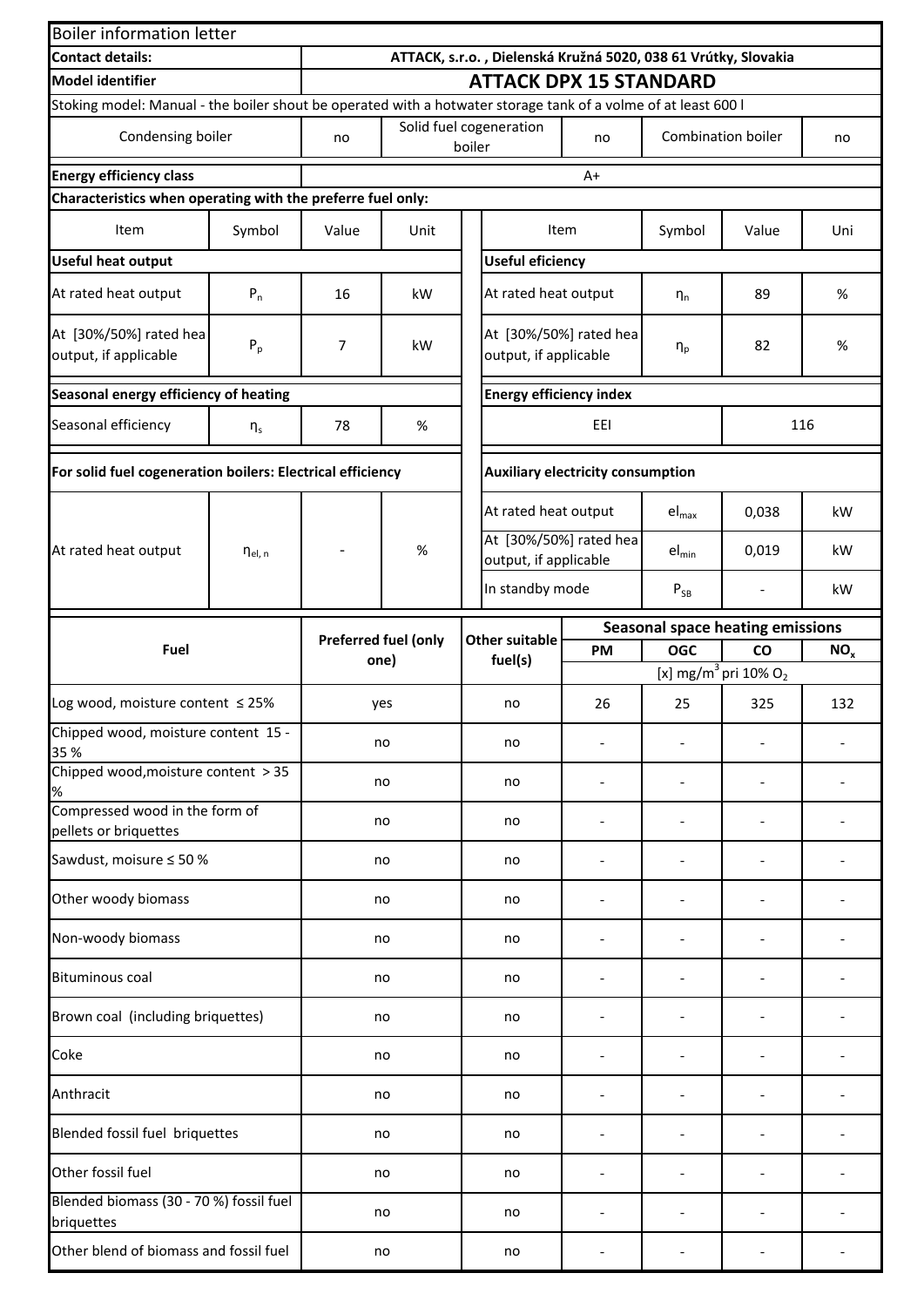| <b>Boiler information letter</b>                                                                                |                       |       |                      |                                                                |                                |                                                 |                            |                                              |                          |  |
|-----------------------------------------------------------------------------------------------------------------|-----------------------|-------|----------------------|----------------------------------------------------------------|--------------------------------|-------------------------------------------------|----------------------------|----------------------------------------------|--------------------------|--|
| <b>Contact details:</b>                                                                                         |                       |       |                      | ATTACK, s.r.o., Dielenská Kružná 5020, 038 61 Vrútky, Slovakia |                                |                                                 |                            |                                              |                          |  |
| <b>Model identifier</b>                                                                                         |                       |       |                      |                                                                |                                | <b>ATTACK DPX 45 LAMBDA</b>                     |                            |                                              |                          |  |
| Stoking model: Manual - the boiler shout be operated with a hotwater storage tank of a volme of at least 1815 l |                       |       |                      |                                                                |                                |                                                 |                            |                                              |                          |  |
| Condensing boiler                                                                                               |                       | no    |                      | Solid fuel cogeneration boiler                                 |                                | no                                              |                            | Combination boiler                           | no                       |  |
|                                                                                                                 |                       |       |                      |                                                                |                                |                                                 |                            |                                              |                          |  |
| <b>Energy efficiency class</b>                                                                                  |                       |       |                      |                                                                |                                | A+                                              |                            |                                              |                          |  |
| Characteristics when operating with the preferre fuel only:                                                     |                       |       |                      |                                                                |                                |                                                 |                            |                                              |                          |  |
| Item                                                                                                            | Symbol                | Value | Unit                 |                                                                |                                | Item                                            | Symbol                     | Value                                        | Uni                      |  |
| <b>Useful heat output</b>                                                                                       |                       |       |                      |                                                                | <b>Useful eficiency</b>        |                                                 |                            |                                              |                          |  |
| At rated heat output                                                                                            | $P_n$                 | 43    | kW                   |                                                                |                                | At rated heat output                            | $\eta_n$                   | 81                                           | $\%$                     |  |
| At [30%/50%] rated<br>hea output, if applicable                                                                 | $P_p$                 | 22    | kW                   |                                                                |                                | At [30%/50%] rated<br>hea output, if applicable | $\eta_{\text{p}}$          | 82                                           | $\%$                     |  |
|                                                                                                                 |                       |       |                      |                                                                |                                |                                                 |                            |                                              |                          |  |
| Seasonal energy efficiency of heating<br>Seasonal efficiency                                                    |                       |       |                      |                                                                | <b>Energy efficiency index</b> |                                                 |                            |                                              |                          |  |
|                                                                                                                 | $\eta_{\rm s}$        | 79    | $\%$                 |                                                                | EEI<br>115                     |                                                 |                            |                                              |                          |  |
| For solid fuel cogeneration boilers: Electrical efficiency                                                      |                       |       |                      | <b>Auxiliary electricity consumption</b>                       |                                |                                                 |                            |                                              |                          |  |
|                                                                                                                 |                       |       |                      |                                                                |                                | At rated heat output                            | $el_{max}$                 | 0,080                                        | kW                       |  |
|                                                                                                                 |                       |       |                      |                                                                |                                | At [30%/50%] rated                              |                            |                                              |                          |  |
| At rated heat output                                                                                            | $\eta_{\text{el, n}}$ |       | %                    |                                                                | hea output, if applicable      |                                                 | $el_{min}$                 | 0,040                                        | kW                       |  |
|                                                                                                                 |                       |       |                      |                                                                | In standby mode                |                                                 | $\mathsf{P}_{\mathsf{SB}}$ | 0,007                                        | kW                       |  |
|                                                                                                                 |                       |       |                      |                                                                |                                |                                                 |                            |                                              |                          |  |
|                                                                                                                 |                       |       | Preferred fuel (only |                                                                |                                |                                                 |                            | Seasonal space heating emissions             |                          |  |
| Fuel                                                                                                            |                       |       | one)                 | Other suitable fuel(s)                                         |                                | PM                                              | <b>OGC</b>                 | <b>CO</b>                                    | NO <sub>x</sub>          |  |
|                                                                                                                 |                       |       |                      |                                                                |                                |                                                 |                            | [x] mg/m <sup>3</sup> pri 10% O <sub>2</sub> |                          |  |
| Log wood, moisture content $\leq$ 25%                                                                           |                       |       | yes                  | no                                                             |                                | 18                                              | 29                         | 225                                          | 138                      |  |
| Chipped wood, moisture content 15<br>35 %                                                                       |                       |       | no                   | no                                                             |                                |                                                 |                            |                                              |                          |  |
| Chipped wood, moisture content ><br>35 %                                                                        |                       |       | no                   | no                                                             |                                | ÷,                                              |                            | $\overline{a}$                               |                          |  |
| Compressed wood in the form of<br>pellets or briquettes                                                         |                       |       | no                   | no                                                             |                                | L,                                              |                            |                                              |                          |  |
| Sawdust, moisure ≤ 50 %                                                                                         |                       |       | no                   | no                                                             |                                |                                                 | ۰                          |                                              |                          |  |
| Other woody biomass                                                                                             |                       |       | no                   | no                                                             |                                |                                                 |                            | ۰                                            |                          |  |
| Non-woody biomass                                                                                               |                       |       | no                   | no                                                             |                                | ÷                                               |                            |                                              |                          |  |
| <b>Bituminous coal</b>                                                                                          |                       |       | no                   | no                                                             |                                | $\overline{\phantom{0}}$                        |                            | $\overline{\phantom{a}}$                     |                          |  |
| Brown coal (including briquettes)                                                                               |                       |       | no                   | no                                                             |                                | $\blacksquare$                                  | $\overline{\phantom{a}}$   | $\overline{\phantom{a}}$                     | $\overline{\phantom{a}}$ |  |
| Coke                                                                                                            |                       |       | no                   | no                                                             |                                | $\overline{\phantom{a}}$                        | $\overline{\phantom{a}}$   | $\blacksquare$                               | $\overline{\phantom{a}}$ |  |
| Anthracit                                                                                                       |                       |       | no                   | no                                                             |                                | $\overline{\phantom{0}}$                        | $\overline{\phantom{a}}$   | $\qquad \qquad \blacksquare$                 | $\overline{\phantom{a}}$ |  |
| Blended fossil fuel briquettes                                                                                  | no                    |       |                      | no                                                             |                                | $\overline{\phantom{0}}$                        |                            | $\blacksquare$                               |                          |  |
| Other fossil fuel<br>no                                                                                         |                       |       | no                   |                                                                | $\overline{\phantom{0}}$       |                                                 | $\blacksquare$             |                                              |                          |  |
| Blended biomass (30 - 70 %) fossil<br>no<br>fuel briquettes                                                     |                       |       | no                   |                                                                | ÷,                             |                                                 | $\overline{a}$             |                                              |                          |  |
| Other blend of biomass and fossil<br>fuel                                                                       |                       |       | no                   | no                                                             |                                |                                                 | $\overline{a}$             |                                              |                          |  |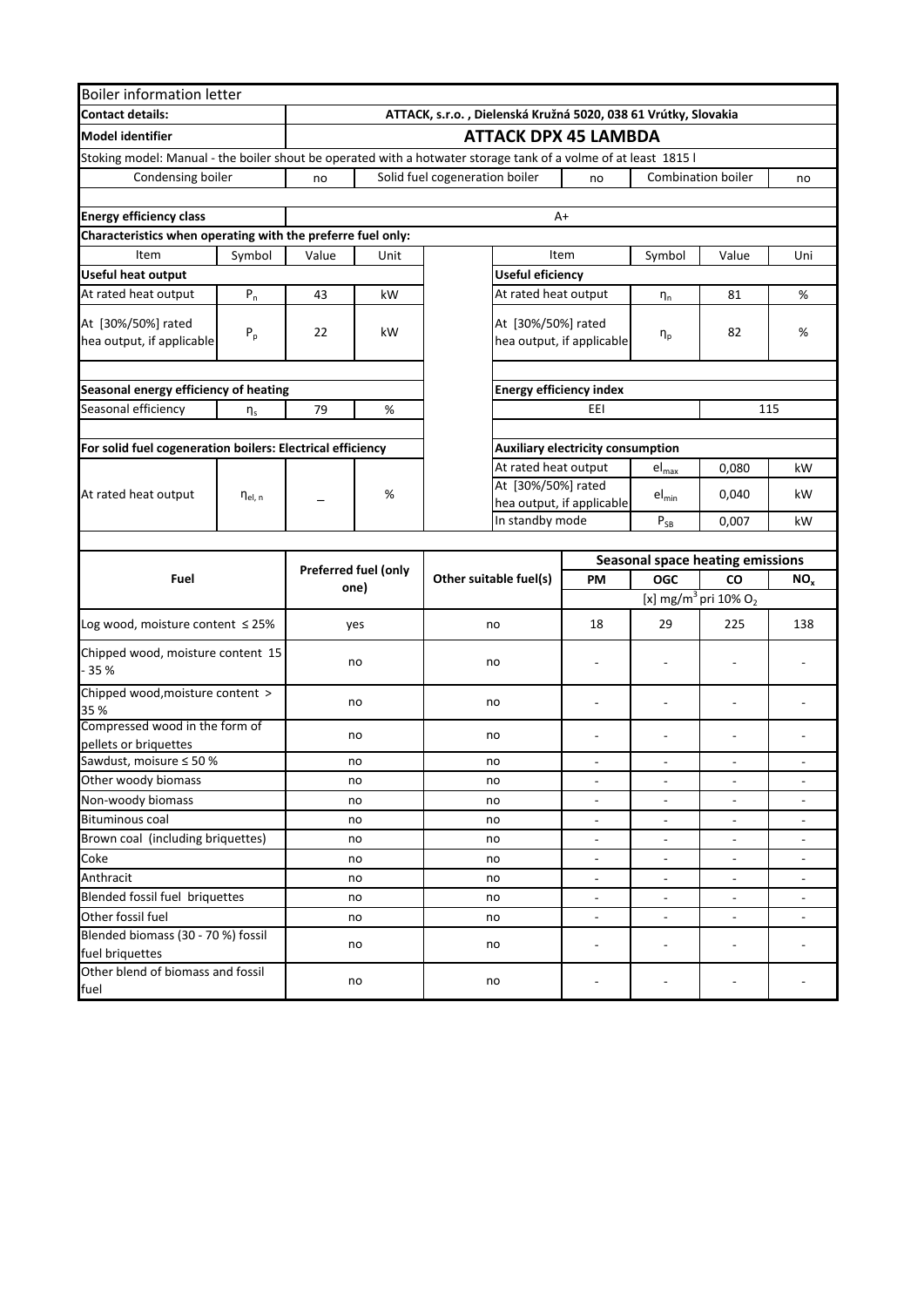| <b>Boiler information letter</b>                                                                                |                |                              |                                                                |                                |                                                                              |                          |                            |                                              |                          |  |  |
|-----------------------------------------------------------------------------------------------------------------|----------------|------------------------------|----------------------------------------------------------------|--------------------------------|------------------------------------------------------------------------------|--------------------------|----------------------------|----------------------------------------------|--------------------------|--|--|
| <b>Contact details:</b>                                                                                         |                |                              | ATTACK, s.r.o., Dielenská Kružná 5020, 038 61 Vrútky, Slovakia |                                |                                                                              |                          |                            |                                              |                          |  |  |
| <b>Model identifier</b>                                                                                         |                |                              |                                                                | <b>ATTACK DPX 45 STANDARD</b>  |                                                                              |                          |                            |                                              |                          |  |  |
| Stoking model: Manual - the boiler shout be operated with a hotwater storage tank of a volme of at least 2085 l |                |                              |                                                                |                                |                                                                              |                          |                            |                                              |                          |  |  |
| Condensing boiler                                                                                               |                | no                           |                                                                | Solid fuel cogeneration boiler |                                                                              | no                       |                            | <b>Combination boiler</b>                    | no                       |  |  |
|                                                                                                                 |                |                              |                                                                |                                |                                                                              |                          |                            |                                              |                          |  |  |
| <b>Energy efficiency class</b>                                                                                  |                |                              |                                                                |                                | $A+$                                                                         |                          |                            |                                              |                          |  |  |
| Characteristics when operating with the preferre fuel only:                                                     |                |                              |                                                                |                                |                                                                              |                          |                            |                                              |                          |  |  |
| Item                                                                                                            | Symbol         | Value                        | Unit                                                           |                                |                                                                              | Item                     | Symbol                     | Value                                        | Uni                      |  |  |
| <b>Useful heat output</b>                                                                                       |                |                              |                                                                |                                | <b>Useful eficiency</b>                                                      |                          |                            |                                              |                          |  |  |
| At rated heat output                                                                                            | $P_n$          | 49                           | kW                                                             |                                |                                                                              | At rated heat output     | $\eta_n$                   | 81                                           | %                        |  |  |
| At [30%/50%] rated<br>hea output, if applicable                                                                 | $P_p$          | 23                           | kW                                                             |                                | At [30%/50%] rated<br>hea output, if applicable                              |                          |                            | 82                                           | %                        |  |  |
|                                                                                                                 |                |                              |                                                                |                                |                                                                              |                          |                            |                                              |                          |  |  |
| Seasonal energy efficiency of heating                                                                           |                |                              |                                                                |                                | <b>Energy efficiency index</b>                                               |                          |                            |                                              |                          |  |  |
| Seasonal efficiency                                                                                             | $\eta_s$       | 78                           | %                                                              |                                | EEI<br>115                                                                   |                          |                            |                                              |                          |  |  |
|                                                                                                                 |                |                              |                                                                |                                |                                                                              |                          |                            |                                              |                          |  |  |
| For solid fuel cogeneration boilers: Electrical efficiency                                                      |                |                              |                                                                |                                | Auxiliary electricity consumption                                            |                          |                            |                                              |                          |  |  |
|                                                                                                                 |                |                              |                                                                |                                | At rated heat output<br><del>וס, טכן סאטכן אז אז</del><br>thut if annlicable |                          | $el_{max}$                 | 0,067                                        | kW                       |  |  |
| At rated heat output                                                                                            | $\eta_{el, n}$ |                              | %                                                              |                                |                                                                              |                          | $el_{min}$                 | 0,034                                        | kW                       |  |  |
|                                                                                                                 |                |                              |                                                                | In standby mode                |                                                                              |                          | $\mathsf{P}_{\mathsf{SB}}$ |                                              | kW                       |  |  |
|                                                                                                                 |                |                              |                                                                |                                |                                                                              |                          |                            |                                              |                          |  |  |
|                                                                                                                 |                |                              |                                                                |                                |                                                                              |                          |                            | <b>Seasonal space heating emissions</b>      |                          |  |  |
| Fuel                                                                                                            |                | Preferred fuel (only<br>one) |                                                                | Other suitable fuel(s)         |                                                                              | <b>PM</b>                | <b>OGC</b>                 | CO                                           | NO <sub>x</sub>          |  |  |
|                                                                                                                 |                |                              |                                                                |                                |                                                                              |                          |                            | [x] mg/m <sup>3</sup> pri 10% O <sub>2</sub> |                          |  |  |
| Log wood, moisture content $\leq$ 25%                                                                           |                |                              | yes                                                            | no                             |                                                                              | 21                       | 22                         | 268                                          | 197                      |  |  |
| Chipped wood, moisture content 15<br>$-35%$                                                                     |                |                              | no                                                             | no                             |                                                                              |                          |                            |                                              |                          |  |  |
| Chipped wood, moisture content ><br>35 %                                                                        |                |                              | no                                                             | no                             |                                                                              |                          |                            |                                              |                          |  |  |
| Compressed wood in the form of                                                                                  |                |                              |                                                                |                                |                                                                              |                          |                            |                                              |                          |  |  |
| pellets or briquettes                                                                                           |                |                              | no                                                             | no                             |                                                                              | ٠                        | $\overline{a}$             | ÷                                            |                          |  |  |
| Sawdust, moisure ≤ 50 %                                                                                         |                |                              | no                                                             | no                             |                                                                              | ÷                        | $\overline{\phantom{a}}$   | ٠                                            |                          |  |  |
| Other woody biomass                                                                                             |                |                              | no                                                             | no                             |                                                                              | $\overline{\phantom{a}}$ | $\blacksquare$             | $\blacksquare$                               | ÷                        |  |  |
| Non-woody biomass                                                                                               |                |                              | no                                                             | no                             |                                                                              | $\overline{\phantom{a}}$ | $\overline{\phantom{a}}$   | $\overline{\phantom{a}}$                     | $\blacksquare$           |  |  |
| <b>Bituminous coal</b>                                                                                          |                |                              | no                                                             | no                             |                                                                              | ÷,                       | $\blacksquare$             | $\overline{\phantom{a}}$                     | $\overline{\phantom{a}}$ |  |  |
| Brown coal (including briquettes)                                                                               |                |                              | no                                                             | no                             |                                                                              | ÷,                       | $\frac{1}{2}$              | $\blacksquare$                               | ÷,                       |  |  |
| Coke                                                                                                            |                |                              | no                                                             | no                             |                                                                              | ÷.                       |                            | $\overline{a}$                               |                          |  |  |
| Anthracit                                                                                                       |                |                              | no                                                             | no                             |                                                                              | $\overline{\phantom{0}}$ |                            | $\blacksquare$                               |                          |  |  |
| Blended fossil fuel briquettes                                                                                  |                |                              | no                                                             | no                             |                                                                              | $\overline{\phantom{a}}$ | $\overline{\phantom{a}}$   | $\overline{\phantom{a}}$                     | $\blacksquare$           |  |  |
| Other fossil fuel                                                                                               |                |                              | no                                                             | no                             |                                                                              | $\overline{\phantom{0}}$ | $\overline{\phantom{a}}$   | $\overline{\phantom{a}}$                     | $\overline{\phantom{0}}$ |  |  |
| Blended biomass (30 - 70 %) fossil<br>fuel briquettes                                                           |                |                              | no                                                             | no                             |                                                                              | ÷                        | $\overline{a}$             | $\overline{\phantom{a}}$                     |                          |  |  |
| Other blend of biomass and fossil<br>fuel                                                                       |                | no                           |                                                                | no                             |                                                                              |                          | $\overline{\phantom{a}}$   |                                              |                          |  |  |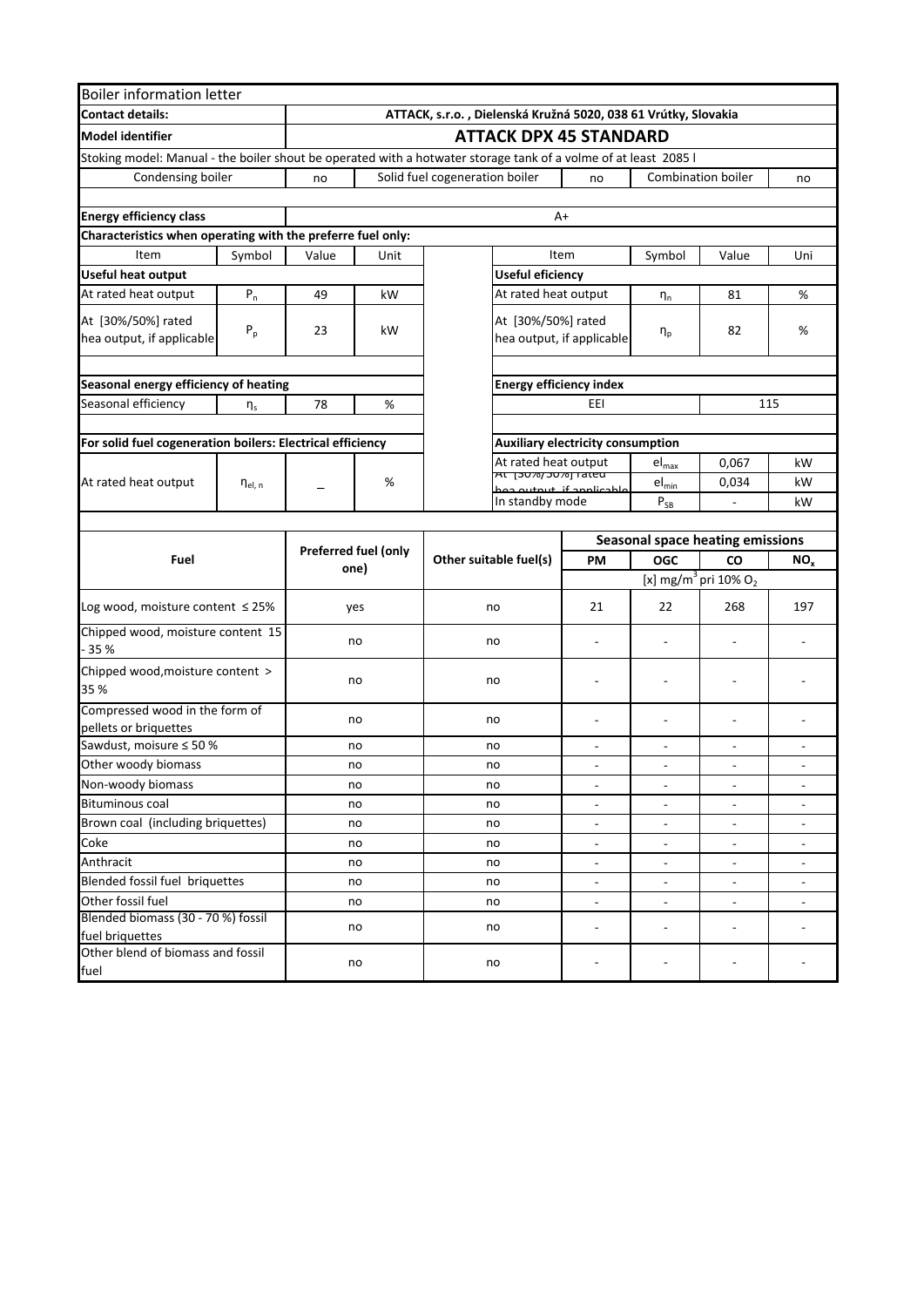| <b>Boiler information letter</b>                                                                                |                       |       |                      |                                                                |                                |                                                 |                              |                                              |                              |
|-----------------------------------------------------------------------------------------------------------------|-----------------------|-------|----------------------|----------------------------------------------------------------|--------------------------------|-------------------------------------------------|------------------------------|----------------------------------------------|------------------------------|
| <b>Contact details:</b>                                                                                         |                       |       |                      | ATTACK, s.r.o., Dielenská Kružná 5020, 038 61 Vrútky, Slovakia |                                |                                                 |                              |                                              |                              |
| <b>Model identifier</b>                                                                                         |                       |       |                      |                                                                |                                | <b>ATTACK DPX 40 LAMBDA</b>                     |                              |                                              |                              |
| Stoking model: Manual - the boiler shout be operated with a hotwater storage tank of a volme of at least 1815 l |                       |       |                      |                                                                |                                |                                                 |                              |                                              |                              |
| Condensing boiler                                                                                               |                       | no    |                      | Solid fuel cogeneration boiler                                 |                                | no                                              |                              | <b>Combination boiler</b>                    | no                           |
|                                                                                                                 |                       |       |                      |                                                                |                                |                                                 |                              |                                              |                              |
| <b>Energy efficiency class</b>                                                                                  |                       |       |                      |                                                                |                                | A+                                              |                              |                                              |                              |
| Characteristics when operating with the preferre fuel only:                                                     |                       |       |                      |                                                                |                                |                                                 |                              |                                              |                              |
| Item                                                                                                            | Symbol                | Value | Unit                 |                                                                |                                | Item                                            | Symbol                       | Value                                        | Uni                          |
| <b>Useful heat output</b>                                                                                       |                       |       |                      | <b>Useful eficiency</b>                                        |                                |                                                 |                              |                                              |                              |
| At rated heat output                                                                                            | $P_n$                 | 43    | kW                   |                                                                |                                | At rated heat output                            | $\eta_n$                     | 81                                           | $\%$                         |
| At [30%/50%] rated<br>hea output, if applicable                                                                 | $P_p$                 | 20    | kW                   |                                                                |                                | At [30%/50%] rated<br>hea output, if applicable | $\eta_p$                     | 82                                           | %                            |
| Seasonal energy efficiency of heating                                                                           |                       |       |                      |                                                                | <b>Energy efficiency index</b> |                                                 |                              |                                              |                              |
| Seasonal efficiency                                                                                             | $\eta_{\rm s}$        | 78    | $\%$                 |                                                                |                                | EEI                                             |                              | 115                                          |                              |
|                                                                                                                 |                       |       |                      |                                                                |                                |                                                 |                              |                                              |                              |
| For solid fuel cogeneration boilers: Electrical efficiency                                                      |                       |       |                      |                                                                |                                | <b>Auxiliary electricity consumption</b>        |                              |                                              |                              |
|                                                                                                                 |                       |       |                      |                                                                |                                | At rated heat output                            | $el_{max}$                   | 0,080                                        | kW                           |
| At rated heat output                                                                                            | $\eta_{\text{el, n}}$ |       | %                    |                                                                |                                | At [30%/50%] rated<br>hea output, if applicable | $el_{min}$                   | 0,040                                        | kW                           |
|                                                                                                                 |                       |       |                      | In standby mode                                                |                                |                                                 | $P_{SB}$                     | 0,007                                        | kW                           |
|                                                                                                                 |                       |       |                      |                                                                |                                |                                                 |                              |                                              |                              |
|                                                                                                                 |                       |       | Preferred fuel (only |                                                                |                                |                                                 |                              | <b>Seasonal space heating emissions</b>      |                              |
| Fuel                                                                                                            |                       |       | one)                 | Other suitable fuel(s)                                         |                                | <b>PM</b>                                       | <b>OGC</b>                   | CO                                           | NO <sub>x</sub>              |
|                                                                                                                 |                       |       |                      |                                                                |                                |                                                 |                              | [x] mg/m <sup>3</sup> pri 10% O <sub>2</sub> |                              |
| Log wood, moisture content $\leq$ 25%                                                                           |                       |       | yes                  | no                                                             |                                | 19                                              | 14                           | 153                                          | 188                          |
| Chipped wood, moisture content 15<br>35 %                                                                       |                       |       | no                   | no                                                             |                                | $\overline{\phantom{0}}$                        | $\overline{\phantom{a}}$     | $\overline{a}$                               | $\overline{\phantom{0}}$     |
| Chipped wood, moisture content ><br>35 %                                                                        |                       |       | no                   | no                                                             |                                | $\overline{\phantom{0}}$                        | $\overline{\phantom{a}}$     | $\overline{a}$                               |                              |
| Compressed wood in the form of                                                                                  |                       |       | no                   | no                                                             |                                | ÷                                               | $\overline{\phantom{m}}$     | ÷                                            |                              |
| pellets or briquettes<br>Sawdust, moisure ≤ 50 %                                                                |                       |       | no                   | no                                                             |                                |                                                 |                              |                                              |                              |
| Other woody biomass                                                                                             |                       |       | no                   | no                                                             |                                | ÷,                                              | $\frac{1}{2}$                | $\blacksquare$                               |                              |
| Non-woody biomass                                                                                               |                       |       | no                   | no                                                             |                                |                                                 |                              |                                              |                              |
| <b>Bituminous coal</b>                                                                                          |                       |       | no                   | no                                                             |                                | $\overline{\phantom{0}}$                        | $\overline{\phantom{a}}$     | $\overline{\phantom{a}}$                     |                              |
| Brown coal (including briquettes)                                                                               |                       |       | no                   | no                                                             |                                | ÷,                                              | $\frac{1}{2}$                | $\blacksquare$                               | $\overline{\phantom{0}}$     |
| Coke                                                                                                            |                       |       | no                   | no                                                             |                                | $\overline{\phantom{0}}$                        |                              | $\blacksquare$                               |                              |
| Anthracit                                                                                                       |                       |       | no                   | no                                                             |                                | $\qquad \qquad \blacksquare$                    |                              | $\qquad \qquad \blacksquare$                 |                              |
| Blended fossil fuel briquettes                                                                                  |                       |       | no                   | no                                                             |                                | $\blacksquare$                                  | $\blacksquare$               | $\blacksquare$                               | $\qquad \qquad \blacksquare$ |
| Other fossil fuel                                                                                               |                       |       | no                   | no                                                             |                                | $\blacksquare$                                  | $\blacksquare$               | $\overline{\phantom{a}}$                     | $\overline{\phantom{a}}$     |
| Blended biomass (30 - 70 %) fossil<br>fuel briquettes                                                           |                       |       | no                   | no                                                             |                                |                                                 | $\qquad \qquad \blacksquare$ |                                              |                              |
| Other blend of biomass and fossil<br>fuel                                                                       |                       |       | no                   | no                                                             |                                |                                                 |                              |                                              |                              |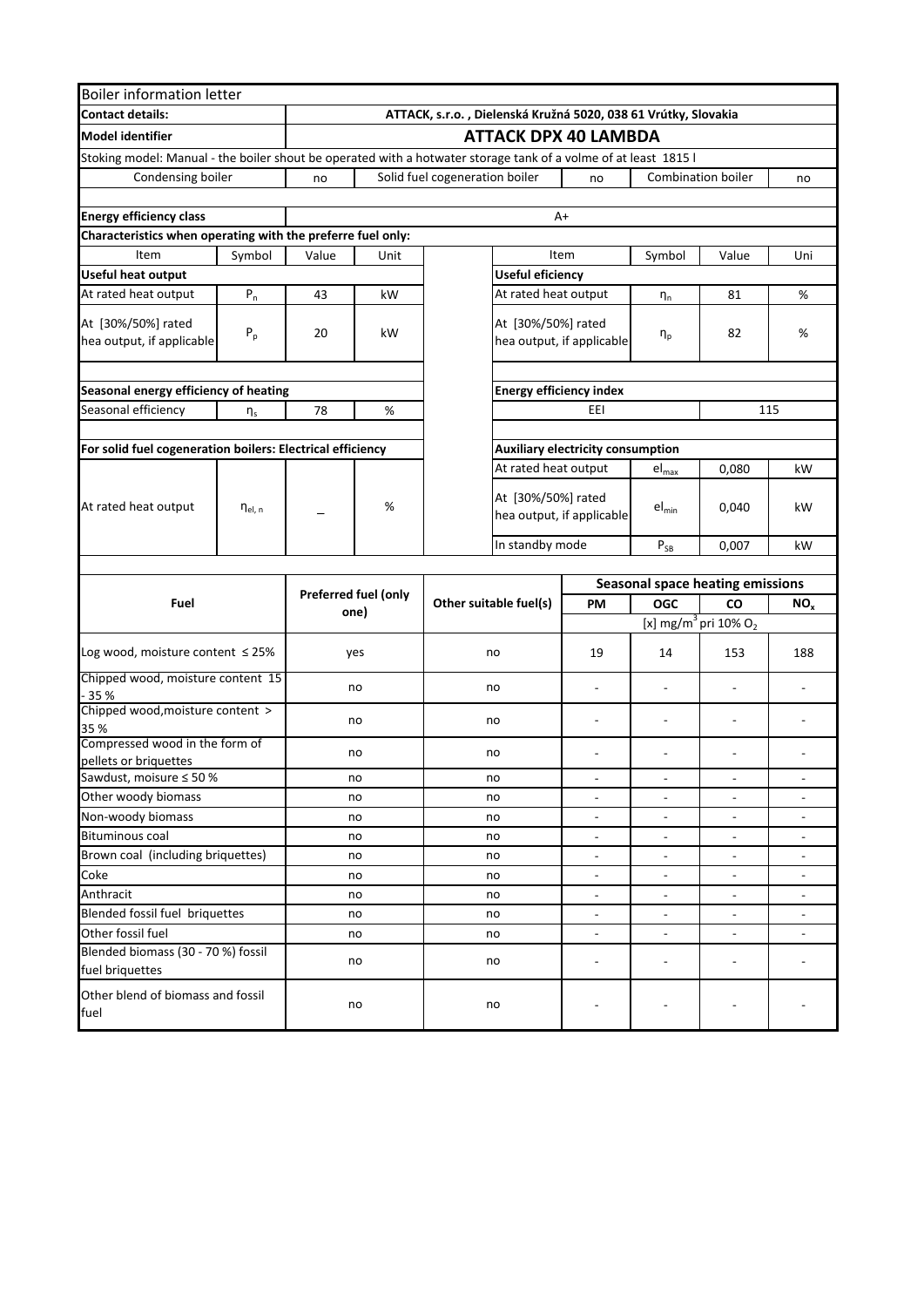| <b>Boiler information letter</b>                                                                                |                |       |                      |                                                                |                                          |                            |                                              |                          |  |
|-----------------------------------------------------------------------------------------------------------------|----------------|-------|----------------------|----------------------------------------------------------------|------------------------------------------|----------------------------|----------------------------------------------|--------------------------|--|
| <b>Contact details:</b>                                                                                         |                |       |                      | ATTACK, s.r.o., Dielenská Kružná 5020, 038 61 Vrútky, Slovakia |                                          |                            |                                              |                          |  |
| <b>Model identifier</b>                                                                                         |                |       |                      |                                                                | <b>ATTACK DPX 40 PROFI</b>               |                            |                                              |                          |  |
| Stoking model: Manual - the boiler shout be operated with a hotwater storage tank of a volme of at least 1725 l |                |       |                      |                                                                |                                          |                            |                                              |                          |  |
| Condensing boiler                                                                                               |                | no    |                      | Solid fuel cogeneration boiler                                 | no                                       |                            | <b>Combination boiler</b>                    | no                       |  |
|                                                                                                                 |                |       |                      |                                                                |                                          |                            |                                              |                          |  |
| <b>Energy efficiency class</b>                                                                                  |                |       |                      |                                                                | A+                                       |                            |                                              |                          |  |
| Characteristics when operating with the preferre fuel only:                                                     |                |       |                      |                                                                |                                          |                            |                                              |                          |  |
| Item                                                                                                            | Symbol         | Value | Unit                 |                                                                | Item<br>Symbol                           |                            |                                              |                          |  |
| <b>Useful heat output</b>                                                                                       |                |       |                      | <b>Useful eficiency</b>                                        |                                          |                            |                                              |                          |  |
| At rated heat output                                                                                            | $P_n$          | 41    | kW                   |                                                                | At rated heat output                     | $\eta_n$                   | 81                                           | $\%$                     |  |
| At [30%/50%] rated                                                                                              |                |       |                      |                                                                | At [30%/50%] rated                       |                            |                                              |                          |  |
| hea output, if applicable                                                                                       | $P_p$          | 19    | kW                   |                                                                | hea output, if applicable                | $\eta_p$                   | 82                                           | %                        |  |
|                                                                                                                 |                |       |                      |                                                                |                                          |                            |                                              |                          |  |
| Seasonal energy efficiency of heating                                                                           |                |       |                      | <b>Energy efficiency index</b>                                 |                                          |                            |                                              |                          |  |
| Seasonal efficiency                                                                                             | $\eta_s$       | 78    | $\%$                 |                                                                | EEI<br>115                               |                            |                                              |                          |  |
|                                                                                                                 |                |       |                      |                                                                |                                          |                            |                                              |                          |  |
| For solid fuel cogeneration boilers: Electrical efficiency                                                      |                |       |                      |                                                                | <b>Auxiliary electricity consumption</b> |                            |                                              |                          |  |
|                                                                                                                 |                |       |                      |                                                                | At rated heat output                     | $el_{max}$                 | 0,056                                        | kW                       |  |
|                                                                                                                 |                |       |                      |                                                                | At [30%/50%] rated                       |                            |                                              |                          |  |
| At rated heat output                                                                                            | $\eta_{el, n}$ |       | %                    |                                                                | hea output, if applicable                | $el_{min}$                 | 0,044                                        | kW                       |  |
|                                                                                                                 |                |       |                      | In standby mode                                                |                                          |                            |                                              |                          |  |
|                                                                                                                 |                |       |                      |                                                                |                                          | $\mathsf{P}_{\mathsf{SB}}$ | 0,002                                        | kW                       |  |
|                                                                                                                 |                |       |                      |                                                                |                                          |                            | <b>Seasonal space heating emissions</b>      |                          |  |
| Fuel                                                                                                            |                |       | Preferred fuel (only | Other suitable fuel(s)                                         | <b>PM</b>                                | <b>OGC</b>                 | CO                                           | NO <sub>x</sub>          |  |
|                                                                                                                 |                |       | one)                 |                                                                |                                          |                            | [x] mg/m <sup>3</sup> pri 10% O <sub>2</sub> |                          |  |
| Log wood, moisture content $\leq$ 25%                                                                           |                |       | yes                  | no                                                             | 17                                       | 13                         | 259                                          | 183                      |  |
|                                                                                                                 |                |       |                      |                                                                |                                          |                            |                                              |                          |  |
| Chipped wood, moisture content 15<br>$-35%$                                                                     |                |       | no                   | no                                                             |                                          |                            |                                              |                          |  |
| Chipped wood, moisture content >                                                                                |                |       |                      |                                                                |                                          |                            |                                              |                          |  |
| 35 %                                                                                                            |                |       | no                   | no                                                             | ÷                                        | $\overline{a}$             |                                              |                          |  |
| Compressed wood in the form of                                                                                  |                |       |                      |                                                                |                                          |                            |                                              |                          |  |
| pellets or briquettes                                                                                           |                |       | no                   | no                                                             |                                          |                            |                                              |                          |  |
| Sawdust, moisure ≤ 50 %                                                                                         |                |       | no                   | no                                                             |                                          |                            |                                              |                          |  |
| Other woody biomass                                                                                             |                |       | no                   | no                                                             |                                          |                            | $\overline{\phantom{a}}$                     |                          |  |
| Non-woody biomass                                                                                               |                |       | no                   | no                                                             |                                          |                            |                                              |                          |  |
| <b>Bituminous coal</b>                                                                                          |                |       | no                   | no                                                             | $\blacksquare$                           | $\blacksquare$             | $\overline{\phantom{a}}$                     | $\overline{\phantom{a}}$ |  |
| Brown coal (including briquettes)                                                                               |                |       | no                   | no                                                             | $\overline{\phantom{a}}$                 | $\overline{\phantom{a}}$   | $\overline{\phantom{a}}$                     | $\overline{\phantom{a}}$ |  |
| Coke                                                                                                            |                |       | no                   | no                                                             | $\overline{\phantom{0}}$                 | $\overline{\phantom{a}}$   | $\overline{\phantom{a}}$                     | ٠                        |  |
| Anthracit                                                                                                       |                |       | no                   | no                                                             | $\overline{\phantom{0}}$                 |                            | $\overline{\phantom{a}}$                     |                          |  |
| Blended fossil fuel briquettes                                                                                  |                |       | no                   | no                                                             | $\overline{\phantom{a}}$                 | $\overline{\phantom{a}}$   | $\overline{\phantom{a}}$                     |                          |  |
| Other fossil fuel                                                                                               |                |       | no                   | no                                                             | $\overline{\phantom{a}}$                 | $\overline{\phantom{a}}$   | $\overline{\phantom{a}}$                     | $\overline{\phantom{0}}$ |  |
| Blended biomass (30 - 70 %) fossil<br>fuel briquettes                                                           |                |       | no                   | no                                                             | $\overline{a}$                           | $\overline{\phantom{a}}$   |                                              |                          |  |
| Other blend of biomass and fossil<br>fuel                                                                       |                |       | no                   | no                                                             |                                          |                            |                                              |                          |  |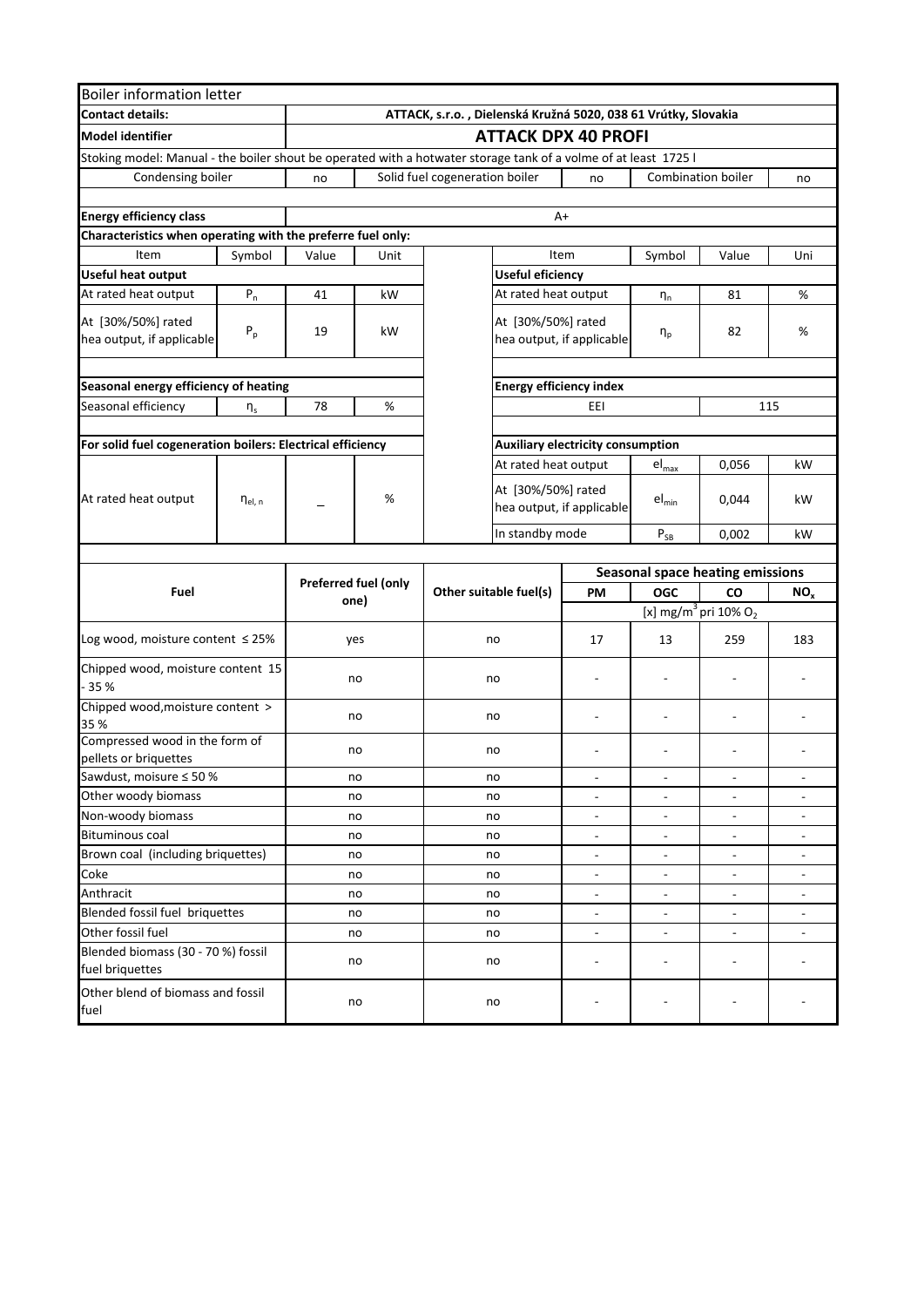| <b>Boiler information letter</b>                                                      |                       |       |                             |                                                                                                                 |                                                                                  |                            |                                         |                          |  |  |
|---------------------------------------------------------------------------------------|-----------------------|-------|-----------------------------|-----------------------------------------------------------------------------------------------------------------|----------------------------------------------------------------------------------|----------------------------|-----------------------------------------|--------------------------|--|--|
| <b>Contact details:</b>                                                               |                       |       |                             | ATTACK, s.r.o., Dielenská Kružná 5020, 038 61 Vrútky, Slovakia                                                  |                                                                                  |                            |                                         |                          |  |  |
| <b>Model identifier</b>                                                               |                       |       |                             | <b>ATTACK DPX 40 STANDARD</b>                                                                                   |                                                                                  |                            |                                         |                          |  |  |
|                                                                                       |                       |       |                             | Stoking model: Manual - the boiler shout be operated with a hotwater storage tank of a volme of at least 1500 l |                                                                                  |                            |                                         |                          |  |  |
| Condensing boiler                                                                     |                       | no    |                             | Solid fuel cogeneration boiler                                                                                  | no                                                                               |                            | <b>Combination boiler</b>               | no                       |  |  |
|                                                                                       |                       |       |                             |                                                                                                                 |                                                                                  |                            |                                         |                          |  |  |
| <b>Energy efficiency class</b>                                                        |                       |       |                             |                                                                                                                 | A+                                                                               |                            |                                         |                          |  |  |
| Characteristics when operating with the preferre fuel only:                           |                       |       |                             |                                                                                                                 |                                                                                  |                            |                                         |                          |  |  |
| Item                                                                                  | Symbol                | Value | Unit                        |                                                                                                                 | Item                                                                             | Symbol                     | Value                                   | Uni                      |  |  |
| <b>Useful heat output</b>                                                             |                       |       |                             | <b>Useful eficiency</b>                                                                                         |                                                                                  |                            |                                         |                          |  |  |
| At rated heat output                                                                  | $P_n$                 | 36    | kW                          | At rated heat output                                                                                            |                                                                                  | $\eta_n$                   | 81                                      | %                        |  |  |
| At [30%/50%] rated<br>hea output, if applicable                                       | $P_p$                 | 17    | kW                          | At [30%/50%] rated<br>hea output, if applicable                                                                 | η <sub>p</sub>                                                                   | 83                         | %                                       |                          |  |  |
|                                                                                       |                       |       |                             |                                                                                                                 |                                                                                  |                            |                                         |                          |  |  |
| Seasonal energy efficiency of heating                                                 |                       |       |                             | <b>Energy efficiency index</b>                                                                                  |                                                                                  |                            |                                         |                          |  |  |
| Seasonal efficiency                                                                   | $\eta_s$              | 78    | %                           |                                                                                                                 | EEI                                                                              |                            |                                         | 116                      |  |  |
|                                                                                       |                       |       |                             |                                                                                                                 |                                                                                  |                            |                                         |                          |  |  |
| For solid fuel cogeneration boilers: Electrical efficiency                            |                       |       |                             |                                                                                                                 | <b>Auxiliary electricity consumption</b>                                         |                            |                                         |                          |  |  |
|                                                                                       |                       |       |                             |                                                                                                                 | At rated heat output                                                             |                            | 0,080                                   | kW                       |  |  |
| At rated heat output                                                                  | $\eta_{\text{el, n}}$ |       | %                           |                                                                                                                 | At [30%/50%] rated<br>hea output, if applicable                                  |                            | 0,040                                   | kW                       |  |  |
|                                                                                       |                       |       |                             | In standby mode                                                                                                 |                                                                                  | $\mathsf{P}_{\mathsf{SB}}$ | 0,007                                   | kW                       |  |  |
|                                                                                       |                       |       |                             |                                                                                                                 |                                                                                  |                            |                                         |                          |  |  |
|                                                                                       |                       |       | <b>Preferred fuel (only</b> |                                                                                                                 |                                                                                  |                            | <b>Seasonal space heating emissions</b> |                          |  |  |
| Fuel                                                                                  |                       |       | one)                        | Other suitable fuel(s)                                                                                          | <b>OGC</b><br><b>PM</b><br>CO<br>[x] mg/m <sup>3</sup> pri $10\%$ O <sub>2</sub> |                            |                                         | NO <sub>x</sub>          |  |  |
|                                                                                       |                       |       |                             |                                                                                                                 |                                                                                  |                            |                                         |                          |  |  |
| Log wood, moisture content $\leq$ 25%<br><del>כו הטופט wood, moisture content נ</del> |                       |       | yes                         | no                                                                                                              | 17                                                                               |                            | 259                                     | 183                      |  |  |
| <del>cಗೊβ័cu woou,moisture content</del>                                              |                       |       | no                          | no                                                                                                              | ä,                                                                               |                            | ä,                                      | $\overline{a}$           |  |  |
| ່ <del>25ກຶໂນ esseu wood in the rorm or</del>                                         |                       |       | no                          | no                                                                                                              | L,                                                                               |                            | ÷,                                      |                          |  |  |
|                                                                                       |                       |       | no                          | no                                                                                                              |                                                                                  |                            |                                         |                          |  |  |
| Sawdust, moisure ≤ 50 %                                                               |                       |       | no                          | no                                                                                                              | ۰                                                                                |                            | $\overline{\phantom{a}}$                |                          |  |  |
| Other woody biomass                                                                   |                       |       | no                          | no                                                                                                              | ٠                                                                                |                            | $\overline{\phantom{a}}$                |                          |  |  |
| Non-woody biomass                                                                     |                       |       | no                          | no                                                                                                              |                                                                                  |                            |                                         |                          |  |  |
| <b>Bituminous coal</b>                                                                |                       |       | no                          | no                                                                                                              |                                                                                  |                            |                                         |                          |  |  |
| Brown coal (including briquettes)                                                     |                       |       | no                          | no                                                                                                              |                                                                                  |                            | ÷,                                      |                          |  |  |
| Coke                                                                                  |                       |       | no                          | no                                                                                                              | $\overline{\phantom{a}}$                                                         | $\blacksquare$             | $\overline{\phantom{a}}$                | $\overline{\phantom{a}}$ |  |  |
| Anthracit                                                                             |                       |       | no                          | no                                                                                                              | $\overline{\phantom{a}}$                                                         | $\overline{\phantom{a}}$   | $\qquad \qquad \blacksquare$            | $\overline{\phantom{a}}$ |  |  |
| Blended fossil fuel briquettes                                                        |                       |       | no                          | no                                                                                                              | $\blacksquare$                                                                   | $\overline{\phantom{a}}$   | $\overline{\phantom{a}}$                | $\overline{\phantom{a}}$ |  |  |
| Other fossil fuel                                                                     |                       |       | no                          | no                                                                                                              | $\overline{\phantom{a}}$                                                         | $\overline{\phantom{a}}$   | $\Box$                                  | $\overline{\phantom{a}}$ |  |  |
| Blended biomass (30 - 70 %) fossil<br>fuel briquettes                                 |                       | no    |                             | no                                                                                                              | L,                                                                               | $\overline{a}$             | $\frac{1}{2}$                           |                          |  |  |
| Other blend of biomass and fossil<br>fuel                                             |                       |       | no                          | no                                                                                                              |                                                                                  | $\overline{\phantom{a}}$   | $\overline{\phantom{a}}$                | ۰                        |  |  |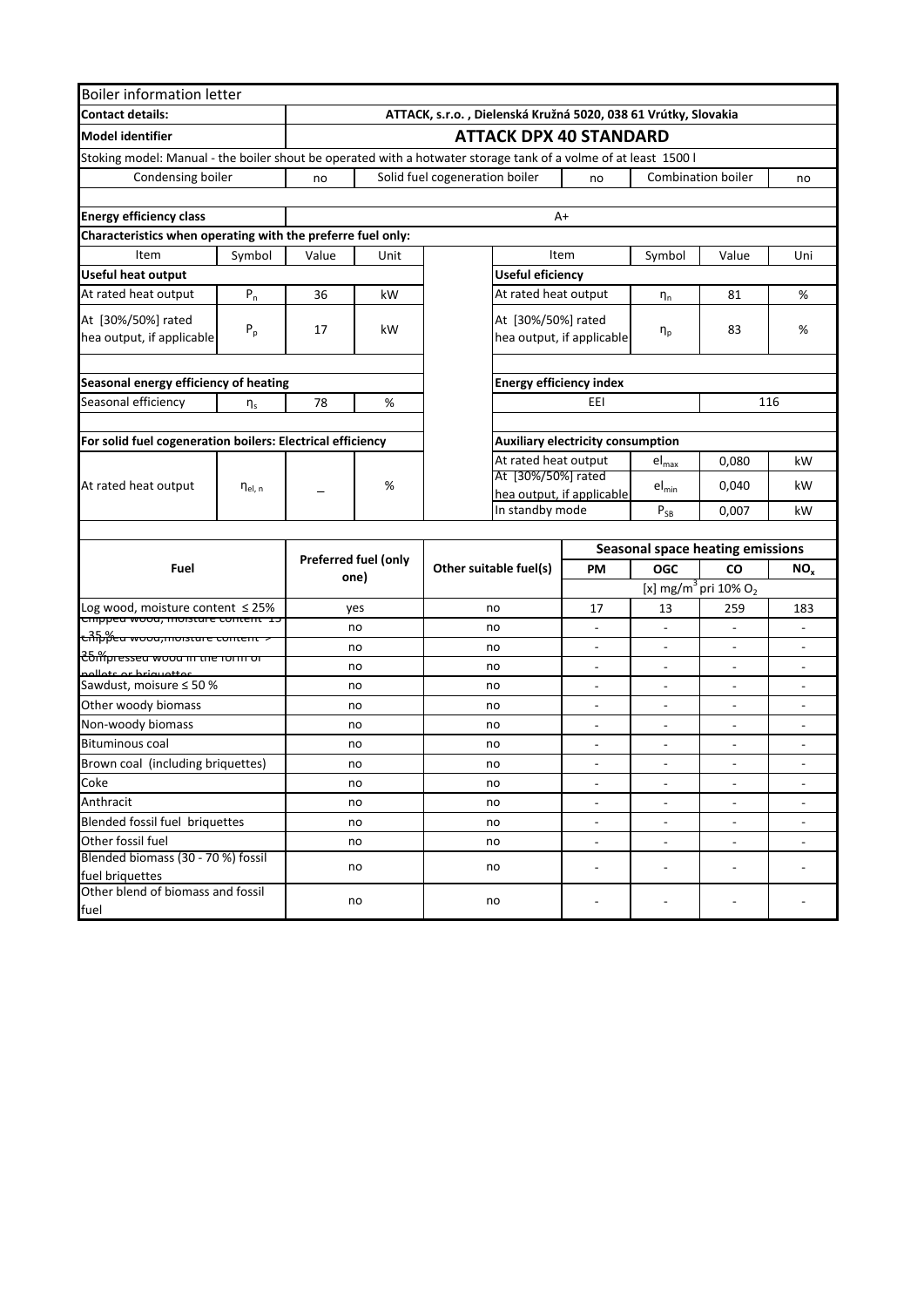| <b>Boiler information letter</b>                                                                                |                |       |                             |                                                                |                                          |                              |                                              |                          |  |  |
|-----------------------------------------------------------------------------------------------------------------|----------------|-------|-----------------------------|----------------------------------------------------------------|------------------------------------------|------------------------------|----------------------------------------------|--------------------------|--|--|
| <b>Contact details:</b>                                                                                         |                |       |                             | ATTACK, s.r.o., Dielenská Kružná 5020, 038 61 Vrútky, Slovakia |                                          |                              |                                              |                          |  |  |
| <b>Model identifier</b>                                                                                         |                |       |                             | <b>ATTACK DPX 35 LAMBDA</b>                                    |                                          |                              |                                              |                          |  |  |
| Stoking model: Manual - the boiler shout be operated with a hotwater storage tank of a volme of at least 1500 l |                |       |                             |                                                                |                                          |                              |                                              |                          |  |  |
| Condensing boiler                                                                                               |                | no    |                             | Solid fuel cogeneration boiler                                 | no                                       |                              | <b>Combination boiler</b>                    | no                       |  |  |
|                                                                                                                 |                |       |                             |                                                                |                                          |                              |                                              |                          |  |  |
| <b>Energy efficiency class</b>                                                                                  |                |       |                             |                                                                | A+                                       |                              |                                              |                          |  |  |
| Characteristics when operating with the preferre fuel only:                                                     |                |       |                             |                                                                |                                          |                              |                                              |                          |  |  |
| Item                                                                                                            | Symbol         | Value | Unit                        |                                                                | Item                                     | Symbol                       | Value                                        | Uni                      |  |  |
| <b>Useful heat output</b>                                                                                       |                |       |                             | <b>Useful eficiency</b>                                        |                                          |                              |                                              |                          |  |  |
| At rated heat output                                                                                            | ${\sf P}_n$    | 36    | kW                          | At rated heat output                                           |                                          | $\eta_n$                     | 81                                           | %                        |  |  |
| At [30%/50%] rated<br>hea output, if applicable                                                                 | $P_p$          | 17    | kW                          | At [30%/50%] rated<br>hea output, if applicable                |                                          | $\eta_{\text{p}}$            | 83                                           | %                        |  |  |
|                                                                                                                 |                |       |                             |                                                                |                                          |                              |                                              |                          |  |  |
| Seasonal energy efficiency of heating                                                                           |                |       |                             |                                                                | <b>Energy efficiency index</b>           |                              |                                              |                          |  |  |
| Seasonal efficiency                                                                                             | $\eta_s$       | 79    | $\%$                        |                                                                | EEI                                      |                              |                                              | 116                      |  |  |
|                                                                                                                 |                |       |                             |                                                                |                                          |                              |                                              |                          |  |  |
| For solid fuel cogeneration boilers: Electrical efficiency                                                      |                |       |                             |                                                                | <b>Auxiliary electricity consumption</b> |                              |                                              |                          |  |  |
|                                                                                                                 |                |       |                             | At rated heat output                                           |                                          | $el_{max}$                   | 0,080                                        | kW                       |  |  |
| At rated heat output                                                                                            | $\eta_{el, n}$ |       | %                           | At [30%/50%] rated                                             | hea output, if applicable                | $\mathsf{el}_{\mathsf{min}}$ | 0,040                                        | kW                       |  |  |
|                                                                                                                 |                |       |                             | In standby mode                                                |                                          | $\mathsf{P}_{\mathsf{SB}}$   | 0,007                                        | kW                       |  |  |
|                                                                                                                 |                |       |                             |                                                                |                                          |                              |                                              |                          |  |  |
|                                                                                                                 |                |       |                             |                                                                |                                          |                              | <b>Seasonal space heating emissions</b>      |                          |  |  |
| Fuel                                                                                                            |                |       | <b>Preferred fuel (only</b> | Other suitable fuel(s)                                         | <b>OGC</b><br>PM                         |                              | CO                                           | NO <sub>x</sub>          |  |  |
|                                                                                                                 |                |       | one)                        |                                                                |                                          |                              | [x] mg/m <sup>3</sup> pri 10% O <sub>2</sub> |                          |  |  |
| Log wood, moisture content $\leq$ 25%                                                                           |                |       | yes                         | no                                                             | 10                                       | 17                           | 240                                          | 135                      |  |  |
| <del>Cimppeu woou, moisture coment 15</del>                                                                     |                |       | no                          | no                                                             | ÷,                                       |                              | $\overline{\phantom{a}}$                     | ä,                       |  |  |
| <mark>. <del>ດີໂັ</del>ກβິ<del>່ນ</del>α wood,moisture content &gt;</mark>                                      |                |       | no                          | no                                                             | $\overline{\phantom{0}}$                 |                              |                                              |                          |  |  |
| 25 Yun esseu wood in the rorm or<br>pollots or briquottos                                                       |                |       | no                          | no                                                             |                                          |                              |                                              |                          |  |  |
| Sawdust, moisure ≤ 50 %                                                                                         |                |       | no                          | no                                                             |                                          |                              | $\frac{1}{2}$                                |                          |  |  |
| Other woody biomass                                                                                             |                |       | no                          | no                                                             |                                          |                              |                                              |                          |  |  |
| Non-woody biomass                                                                                               |                |       | no                          | no                                                             | ÷,                                       | $\overline{\phantom{a}}$     | $\overline{a}$                               | $\overline{\phantom{a}}$ |  |  |
| <b>Bituminous coal</b>                                                                                          |                |       | no                          | no                                                             |                                          |                              |                                              |                          |  |  |
| Brown coal (including briquettes)                                                                               |                |       | no                          | no                                                             | $\overline{\phantom{0}}$                 |                              | $\overline{\phantom{a}}$                     |                          |  |  |
| Coke                                                                                                            |                |       | no                          | no                                                             | $\overline{\phantom{a}}$                 | ۰                            | $\overline{\phantom{a}}$                     |                          |  |  |
| Anthracit                                                                                                       | no             |       |                             | no                                                             | $\blacksquare$                           | $\blacksquare$               | $\overline{\phantom{a}}$                     | $\blacksquare$           |  |  |
| Blended fossil fuel briquettes                                                                                  |                |       | no                          | no                                                             | $\overline{\phantom{a}}$                 | $\overline{\phantom{a}}$     | $\overline{\phantom{a}}$                     | $\overline{\phantom{a}}$ |  |  |
| Other fossil fuel                                                                                               |                |       | no                          | no                                                             | $\overline{\phantom{0}}$                 | $\overline{\phantom{a}}$     | $\blacksquare$                               | $\overline{\phantom{0}}$ |  |  |
| Blended biomass (30 - 70 %) fossil<br>fuel briquettes                                                           |                |       | no                          | no                                                             | ÷.                                       | $\overline{a}$               | $\overline{a}$                               | ÷                        |  |  |
| Other blend of biomass and fossil<br>fuel                                                                       |                | no    |                             | no                                                             | $\overline{\phantom{0}}$                 | $\overline{\phantom{a}}$     | $\overline{a}$                               |                          |  |  |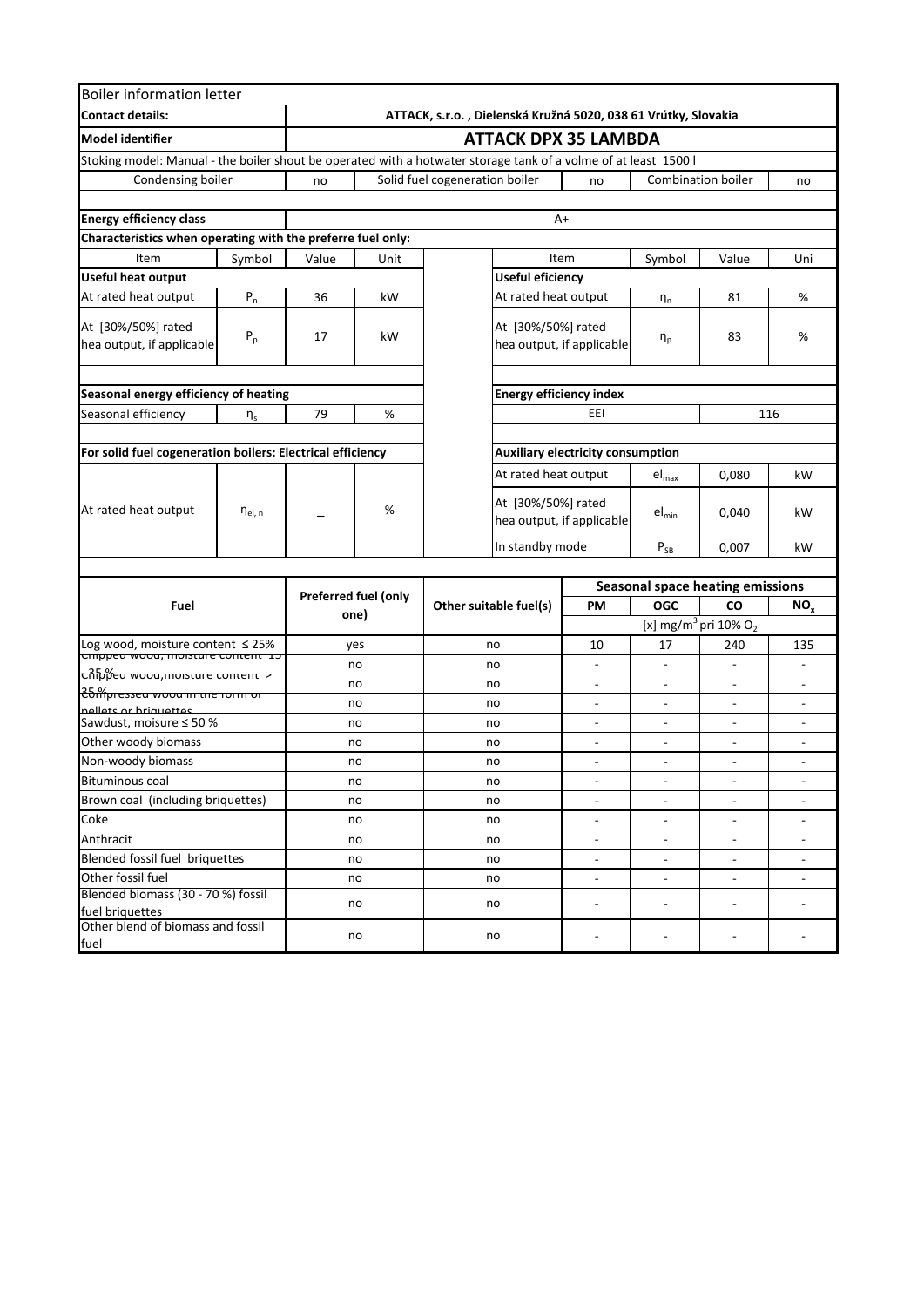| <b>Boiler information letter</b>                            |                       |                      |                                                                |                                                                                                                 |                                          |                              |                                              |                              |  |  |
|-------------------------------------------------------------|-----------------------|----------------------|----------------------------------------------------------------|-----------------------------------------------------------------------------------------------------------------|------------------------------------------|------------------------------|----------------------------------------------|------------------------------|--|--|
| <b>Contact details:</b>                                     |                       |                      | ATTACK, s.r.o., Dielenská Kružná 5020, 038 61 Vrútky, Slovakia |                                                                                                                 |                                          |                              |                                              |                              |  |  |
| <b>Model identifier</b>                                     |                       |                      |                                                                | <b>ATTACK DPX 35 STANDARD</b>                                                                                   |                                          |                              |                                              |                              |  |  |
|                                                             |                       |                      |                                                                | Stoking model: Manual - the boiler shout be operated with a hotwater storage tank of a volme of at least 1460 l |                                          |                              |                                              |                              |  |  |
| Condensing boiler                                           |                       | no                   |                                                                | Solid fuel cogeneration boiler                                                                                  | no                                       |                              | <b>Combination boiler</b>                    | no                           |  |  |
|                                                             |                       |                      |                                                                |                                                                                                                 |                                          |                              |                                              |                              |  |  |
| <b>Energy efficiency class</b>                              |                       |                      |                                                                |                                                                                                                 | $A+$                                     |                              |                                              |                              |  |  |
| Characteristics when operating with the preferre fuel only: |                       |                      |                                                                |                                                                                                                 |                                          |                              |                                              |                              |  |  |
| Item                                                        | Symbol                | Value                | Unit                                                           |                                                                                                                 | Item                                     | Symbol                       | Value                                        | Uni                          |  |  |
| <b>Useful heat output</b>                                   |                       |                      |                                                                | <b>Useful eficiency</b>                                                                                         |                                          |                              |                                              |                              |  |  |
| At rated heat output                                        | $P_n$                 | 35                   | kW                                                             | At rated heat output                                                                                            |                                          | $\eta_n$                     | 81                                           | $\%$                         |  |  |
| At [30%/50%] rated                                          | $P_p$                 | 16                   | kW                                                             | At [30%/50%] rated                                                                                              |                                          | $\eta_{\text{p}}$            | 82                                           | %                            |  |  |
| hea output, if applicable                                   |                       |                      |                                                                |                                                                                                                 | hea output, if applicable                |                              |                                              |                              |  |  |
| Seasonal energy efficiency of heating                       |                       |                      |                                                                | <b>Energy efficiency index</b>                                                                                  |                                          |                              |                                              |                              |  |  |
| Seasonal efficiency                                         | $\eta_s$              | 79                   | $\%$                                                           |                                                                                                                 | 116<br>EEI                               |                              |                                              |                              |  |  |
|                                                             |                       |                      |                                                                |                                                                                                                 |                                          |                              |                                              |                              |  |  |
| For solid fuel cogeneration boilers: Electrical efficiency  |                       |                      |                                                                |                                                                                                                 | <b>Auxiliary electricity consumption</b> |                              |                                              |                              |  |  |
|                                                             |                       |                      |                                                                | At rated heat output                                                                                            |                                          | $el_{max}$                   | 0,067                                        | kW                           |  |  |
|                                                             |                       |                      |                                                                | At [30%/50%] rated                                                                                              |                                          |                              |                                              |                              |  |  |
| At rated heat output                                        | $\eta_{\text{el, n}}$ |                      | %                                                              |                                                                                                                 | hea output, if applicable                | $el_{min}$                   | 0,034                                        | kW                           |  |  |
|                                                             |                       |                      |                                                                | In standby mode                                                                                                 |                                          | $\mathsf{P}_{\mathsf{SB}}$   |                                              | kW                           |  |  |
|                                                             |                       |                      |                                                                |                                                                                                                 |                                          |                              |                                              |                              |  |  |
|                                                             |                       | Preferred fuel (only |                                                                |                                                                                                                 |                                          |                              | <b>Seasonal space heating emissions</b>      |                              |  |  |
| Fuel                                                        |                       | one)                 |                                                                | Other suitable fuel(s)                                                                                          | PM                                       | <b>OGC</b>                   | CO                                           | NO <sub>x</sub>              |  |  |
|                                                             |                       |                      |                                                                |                                                                                                                 |                                          |                              | [x] mg/m <sup>3</sup> pri 10% O <sub>2</sub> |                              |  |  |
| Log wood, moisture content ≤ 25%                            |                       | yes                  |                                                                | no                                                                                                              | 9                                        | 17                           | 276                                          | 138                          |  |  |
| Chipped wood, moisture content 15                           |                       |                      | no                                                             | no                                                                                                              | $\overline{\phantom{0}}$                 |                              |                                              |                              |  |  |
| $-35%$<br>Chipped wood, moisture content >                  |                       |                      |                                                                |                                                                                                                 |                                          |                              |                                              |                              |  |  |
| 35 %                                                        |                       | no                   |                                                                | no                                                                                                              |                                          | $\overline{\phantom{a}}$     |                                              |                              |  |  |
| Compressed wood in the form of                              |                       |                      | no                                                             | no                                                                                                              | ÷                                        |                              |                                              |                              |  |  |
| pellets or briquettes<br>Sawdust, moisure ≤ 50 %            |                       | no                   |                                                                | no                                                                                                              | ÷.                                       |                              |                                              |                              |  |  |
| Other woody biomass                                         |                       | no                   |                                                                | no                                                                                                              |                                          |                              |                                              |                              |  |  |
| Non-woody biomass                                           |                       | no                   |                                                                | no                                                                                                              | $\overline{\phantom{0}}$                 |                              | $\overline{\phantom{a}}$                     | $\overline{a}$               |  |  |
| <b>Bituminous coal</b>                                      |                       | no                   |                                                                | no                                                                                                              | ÷                                        | $\overline{\phantom{a}}$     | $\overline{\phantom{a}}$                     | $\overline{\phantom{a}}$     |  |  |
| Brown coal (including briquettes)                           |                       | no                   |                                                                | no                                                                                                              |                                          |                              | ٠                                            |                              |  |  |
| Coke                                                        |                       | no                   |                                                                | no                                                                                                              | $\overline{\phantom{0}}$                 | $\overline{\phantom{a}}$     | $\overline{\phantom{a}}$                     |                              |  |  |
| Anthracit                                                   |                       | no                   |                                                                | no                                                                                                              | $\overline{\phantom{a}}$                 | $\overline{\phantom{a}}$     | $\overline{\phantom{a}}$                     |                              |  |  |
| Blended fossil fuel briquettes                              |                       |                      | no                                                             | no                                                                                                              | $\blacksquare$                           | $\overline{\phantom{a}}$     | $\overline{\phantom{a}}$                     | $\qquad \qquad \blacksquare$ |  |  |
| Other fossil fuel                                           |                       | no                   |                                                                | no                                                                                                              | $\overline{\phantom{a}}$                 | $\overline{\phantom{a}}$     | $\overline{\phantom{a}}$                     |                              |  |  |
| Blended biomass (30 - 70 %) fossil                          |                       |                      |                                                                |                                                                                                                 |                                          |                              |                                              |                              |  |  |
| fuel briquettes                                             |                       | no                   |                                                                | no                                                                                                              | ÷                                        | $\overline{\phantom{a}}$     |                                              |                              |  |  |
| Other blend of biomass and fossil                           |                       |                      |                                                                |                                                                                                                 |                                          |                              |                                              |                              |  |  |
| fuel                                                        |                       | no                   |                                                                | no                                                                                                              |                                          | $\qquad \qquad \blacksquare$ |                                              |                              |  |  |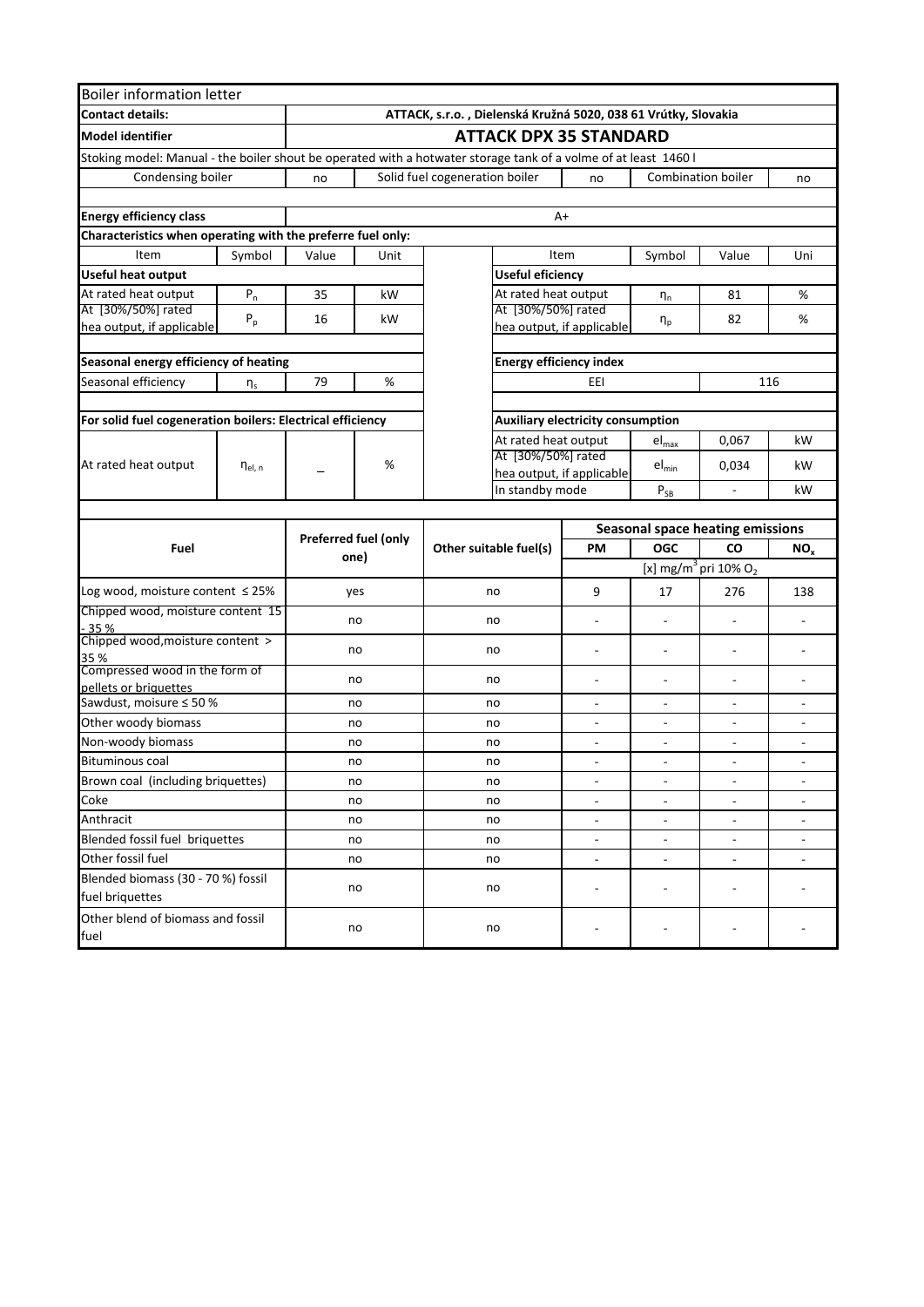| <b>Boiler information letter</b>                                                                                |                         |       |                      |                                                                |                                                 |                          |                                              |                          |  |  |  |
|-----------------------------------------------------------------------------------------------------------------|-------------------------|-------|----------------------|----------------------------------------------------------------|-------------------------------------------------|--------------------------|----------------------------------------------|--------------------------|--|--|--|
| <b>Contact details:</b>                                                                                         |                         |       |                      | ATTACK, s.r.o., Dielenská Kružná 5020, 038 61 Vrútky, Slovakia |                                                 |                          |                                              |                          |  |  |  |
| <b>Model identifier</b>                                                                                         |                         |       |                      | <b>ATTACK DPX 30 LAMBDA</b>                                    |                                                 |                          |                                              |                          |  |  |  |
| Stoking model: Manual - the boiler shout be operated with a hotwater storage tank of a volme of at least 1275 l |                         |       |                      |                                                                |                                                 |                          |                                              |                          |  |  |  |
| Condensing boiler                                                                                               |                         | no    |                      | Solid fuel cogeneration boiler                                 | no                                              |                          | <b>Combination boiler</b>                    | no                       |  |  |  |
|                                                                                                                 |                         |       |                      |                                                                |                                                 |                          |                                              |                          |  |  |  |
| <b>Energy efficiency class</b>                                                                                  |                         |       |                      |                                                                | A+                                              |                          |                                              |                          |  |  |  |
| Characteristics when operating with the preferre fuel only:                                                     |                         |       |                      |                                                                |                                                 |                          |                                              |                          |  |  |  |
| Item                                                                                                            | Symbol                  | Value | Unit                 |                                                                | Item                                            | Symbol                   | Value                                        | Uni                      |  |  |  |
| <b>Useful heat output</b>                                                                                       |                         |       |                      | <b>Useful eficiency</b>                                        |                                                 |                          |                                              |                          |  |  |  |
| At rated heat output                                                                                            | $P_n$                   | 31    | kW                   |                                                                | At rated heat output                            | $\eta_n$                 | 81                                           | $\%$                     |  |  |  |
| At [30%/50%] rated                                                                                              |                         |       |                      |                                                                | At [30%/50%] rated                              |                          |                                              |                          |  |  |  |
| hea output, if applicable                                                                                       | $\mathsf{P}_\mathsf{p}$ | 15    | kW                   |                                                                | hea output, if applicable                       | $\eta_p$                 | 83                                           | %                        |  |  |  |
|                                                                                                                 |                         |       |                      |                                                                |                                                 |                          |                                              |                          |  |  |  |
| Seasonal energy efficiency of heating                                                                           |                         |       |                      |                                                                | <b>Energy efficiency index</b>                  |                          |                                              |                          |  |  |  |
| Seasonal efficiency                                                                                             | $\eta_s$                | 79    | $\%$                 |                                                                | EEI                                             |                          |                                              |                          |  |  |  |
|                                                                                                                 |                         |       |                      | 116                                                            |                                                 |                          |                                              |                          |  |  |  |
| For solid fuel cogeneration boilers: Electrical efficiency                                                      |                         |       |                      |                                                                | Auxiliary electricity consumption               |                          |                                              |                          |  |  |  |
|                                                                                                                 |                         |       |                      |                                                                |                                                 |                          |                                              |                          |  |  |  |
|                                                                                                                 |                         |       |                      |                                                                | At rated heat output                            | $el_{max}$               | 0,080                                        | kW                       |  |  |  |
| At rated heat output                                                                                            | $\eta_{el, n}$          |       | %                    |                                                                | At [30%/50%] rated<br>hea output, if applicable | $el_{min}$               | 0,040                                        | kW                       |  |  |  |
|                                                                                                                 |                         |       |                      | In standby mode                                                |                                                 | $P_{SB}$                 | 0,007                                        | kW                       |  |  |  |
|                                                                                                                 |                         |       |                      |                                                                |                                                 |                          |                                              |                          |  |  |  |
|                                                                                                                 |                         |       | Preferred fuel (only |                                                                |                                                 |                          | <b>Seasonal space heating emissions</b>      |                          |  |  |  |
| Fuel                                                                                                            |                         |       | one)                 | Other suitable fuel(s)                                         | PM                                              | <b>OGC</b>               | CO                                           | NO <sub>x</sub>          |  |  |  |
|                                                                                                                 |                         |       |                      |                                                                |                                                 |                          | [x] mg/m <sup>3</sup> pri 10% O <sub>2</sub> |                          |  |  |  |
| Log wood, moisture content $\leq$ 25%                                                                           |                         |       | yes                  | no                                                             | 16                                              | 5                        | 124                                          | 189                      |  |  |  |
| Chipped wood, moisture content 15                                                                               |                         |       | no                   | no                                                             | ÷,                                              |                          |                                              |                          |  |  |  |
| - 35 %<br>Chipped wood, moisture content >                                                                      |                         |       |                      |                                                                |                                                 |                          |                                              |                          |  |  |  |
| 35 %                                                                                                            |                         |       | no                   | no                                                             | ÷                                               | $\overline{\phantom{a}}$ |                                              |                          |  |  |  |
| Compressed wood in the form of                                                                                  |                         |       | no                   | no                                                             |                                                 |                          |                                              |                          |  |  |  |
| pellets or briquettes                                                                                           |                         |       |                      |                                                                |                                                 |                          |                                              |                          |  |  |  |
| Sawdust, moisure ≤ 50 %                                                                                         |                         |       | no                   | no                                                             |                                                 |                          |                                              |                          |  |  |  |
| Other woody biomass                                                                                             |                         |       | no                   | no                                                             | $\overline{\phantom{0}}$                        | $\overline{\phantom{a}}$ | $\overline{\phantom{a}}$                     | $\overline{\phantom{a}}$ |  |  |  |
| Non-woody biomass                                                                                               |                         |       | no                   | no                                                             | ÷,                                              | $\overline{\phantom{a}}$ | $\overline{\phantom{a}}$                     | ÷,                       |  |  |  |
| <b>Bituminous coal</b>                                                                                          |                         |       | no                   | no                                                             | $\overline{\phantom{0}}$                        |                          | $\overline{a}$                               |                          |  |  |  |
| Brown coal (including briquettes)                                                                               |                         |       | no                   | no                                                             | $\overline{\phantom{0}}$                        |                          | $\blacksquare$                               |                          |  |  |  |
| Coke                                                                                                            |                         |       | no                   | no                                                             | $\overline{\phantom{a}}$                        | $\overline{\phantom{a}}$ | $\overline{\phantom{a}}$                     | $\overline{\phantom{0}}$ |  |  |  |
| Anthracit                                                                                                       |                         |       | no                   | no                                                             | ÷.                                              | $\overline{a}$           | $\overline{\phantom{a}}$                     | ÷.                       |  |  |  |
| Blended fossil fuel briquettes                                                                                  |                         |       | no                   | no                                                             | ÷.                                              | $\overline{a}$           | $\overline{\phantom{a}}$                     | ÷                        |  |  |  |
| Other fossil fuel                                                                                               |                         |       | no                   | no                                                             | $\overline{\phantom{0}}$                        | $\overline{a}$           | $\blacksquare$                               |                          |  |  |  |
| Blended biomass (30 - 70 %) fossil<br>fuel briquettes                                                           |                         |       | no                   | no                                                             |                                                 |                          |                                              |                          |  |  |  |
| Other blend of biomass and fossil<br>fuel                                                                       |                         |       | no                   | no                                                             |                                                 |                          |                                              |                          |  |  |  |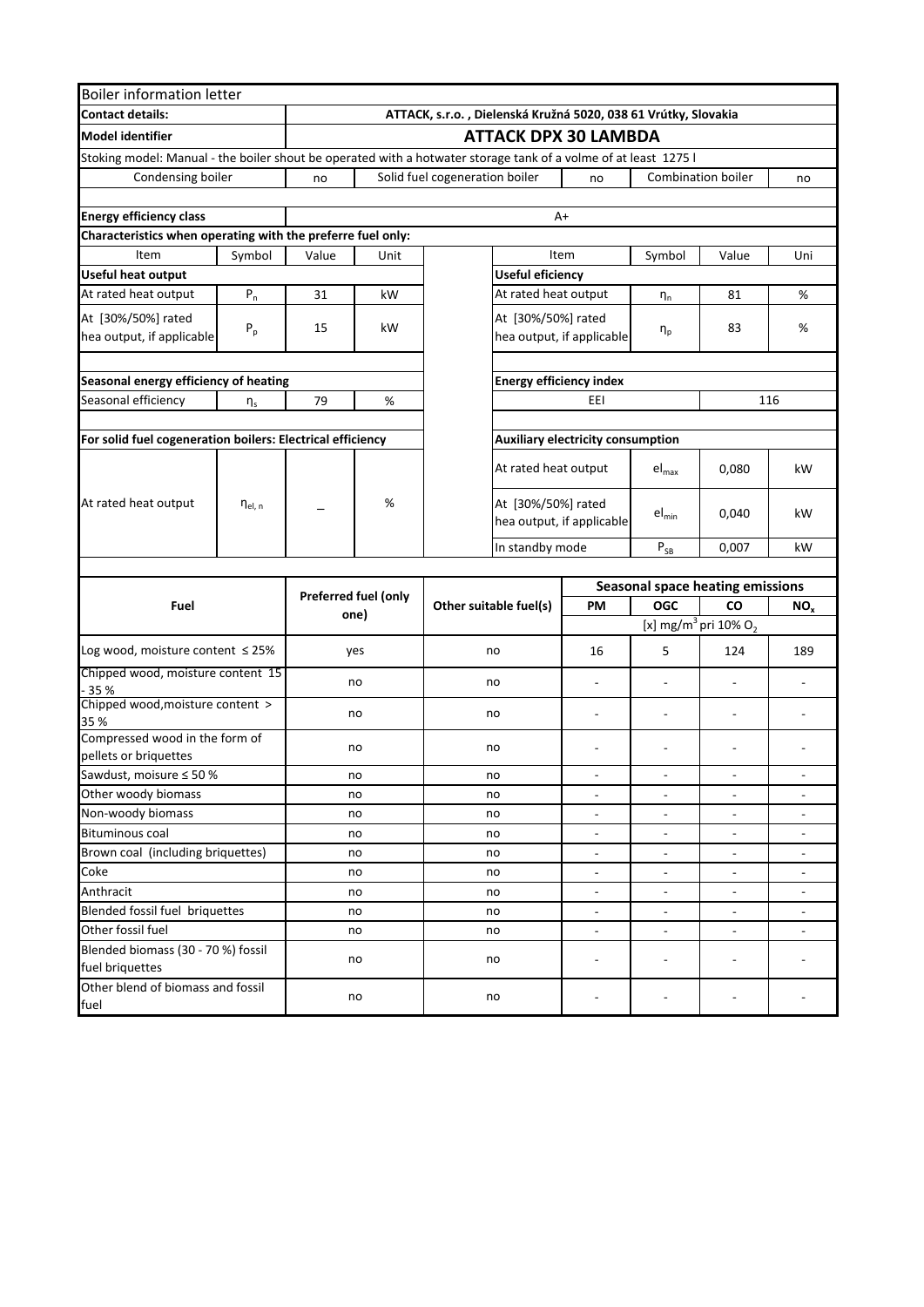| <b>Boiler information letter</b>                                                                                |                |                      |                                                                |                                |                                                 |                                   |                            |                                              |                          |  |  |
|-----------------------------------------------------------------------------------------------------------------|----------------|----------------------|----------------------------------------------------------------|--------------------------------|-------------------------------------------------|-----------------------------------|----------------------------|----------------------------------------------|--------------------------|--|--|
| <b>Contact details:</b>                                                                                         |                |                      | ATTACK, s.r.o., Dielenská Kružná 5020, 038 61 Vrútky, Slovakia |                                |                                                 |                                   |                            |                                              |                          |  |  |
| <b>Model identifier</b>                                                                                         |                |                      |                                                                | <b>ATTACK DPX 30 STANDARD</b>  |                                                 |                                   |                            |                                              |                          |  |  |
| Stoking model: Manual - the boiler shout be operated with a hotwater storage tank of a volme of at least 1320 l |                |                      |                                                                |                                |                                                 |                                   |                            |                                              |                          |  |  |
| Condensing boiler                                                                                               |                | no                   |                                                                | Solid fuel cogeneration boiler |                                                 | no                                |                            | <b>Combination boiler</b>                    | no                       |  |  |
|                                                                                                                 |                |                      |                                                                |                                |                                                 |                                   |                            |                                              |                          |  |  |
| <b>Energy efficiency class</b>                                                                                  |                |                      |                                                                |                                |                                                 | $A+$                              |                            |                                              |                          |  |  |
| Characteristics when operating with the preferre fuel only:                                                     |                |                      |                                                                |                                |                                                 |                                   |                            |                                              |                          |  |  |
| Item                                                                                                            | Symbol         | Value                | Unit                                                           |                                |                                                 | Item                              | Symbol                     | Value                                        | Uni                      |  |  |
| <b>Useful heat output</b>                                                                                       |                |                      |                                                                |                                | <b>Useful eficiency</b>                         |                                   |                            |                                              |                          |  |  |
| At rated heat output                                                                                            | $P_{n}$        | 32                   | kW                                                             |                                |                                                 | At rated heat output              | $\eta_n$                   | 81                                           | %                        |  |  |
| At [30%/50%] rated                                                                                              | $P_p$          | 14                   | kW                                                             |                                |                                                 | At [30%/50%] rated                |                            | 82                                           | %                        |  |  |
| hea output, if applicable                                                                                       |                |                      |                                                                |                                |                                                 | hea output, if applicable         | $\eta_{p}$                 |                                              |                          |  |  |
|                                                                                                                 |                |                      |                                                                |                                |                                                 |                                   |                            |                                              |                          |  |  |
| Seasonal energy efficiency of heating                                                                           |                |                      |                                                                |                                |                                                 | <b>Energy efficiency index</b>    |                            |                                              |                          |  |  |
| Seasonal efficiency                                                                                             | $\eta_s$       | 79                   | %                                                              |                                |                                                 | EEI                               |                            |                                              | 116                      |  |  |
|                                                                                                                 |                |                      |                                                                |                                |                                                 |                                   |                            |                                              |                          |  |  |
| For solid fuel cogeneration boilers: Electrical efficiency                                                      |                |                      |                                                                |                                |                                                 | Auxiliary electricity consumption |                            |                                              |                          |  |  |
|                                                                                                                 |                |                      |                                                                |                                |                                                 | At rated heat output              | $el_{max}$                 | 0,067                                        | kW                       |  |  |
| At rated heat output                                                                                            | $\eta_{el, n}$ |                      | %                                                              |                                | At [30%/50%] rated<br>hea output, if applicable |                                   | $el_{min}$                 | 0,034                                        | kW                       |  |  |
|                                                                                                                 |                |                      |                                                                |                                | In standby mode                                 |                                   | $\mathsf{P}_{\mathsf{SB}}$ | $\blacksquare$                               | kW                       |  |  |
|                                                                                                                 |                |                      |                                                                |                                |                                                 |                                   |                            |                                              |                          |  |  |
|                                                                                                                 |                |                      |                                                                |                                |                                                 |                                   |                            | <b>Seasonal space heating emissions</b>      |                          |  |  |
| Fuel                                                                                                            |                | Preferred fuel (only |                                                                | Other suitable fuel(s)         |                                                 | PM                                | <b>OGC</b>                 | CO                                           | NO <sub>x</sub>          |  |  |
|                                                                                                                 |                |                      | one)                                                           |                                |                                                 |                                   |                            | [x] mg/m <sup>3</sup> pri 10% O <sub>2</sub> |                          |  |  |
| Log wood, moisture content ≤ 25%                                                                                |                |                      | yes                                                            | no                             |                                                 | 20                                | $\overline{7}$             | 169                                          | 177                      |  |  |
| Chipped wood, moisture content 15                                                                               |                |                      |                                                                | no                             |                                                 |                                   |                            |                                              |                          |  |  |
| $-35%$                                                                                                          |                |                      | no                                                             |                                |                                                 | $\overline{\phantom{0}}$          |                            | $\overline{a}$                               |                          |  |  |
| Chipped wood, moisture content >                                                                                |                |                      | no                                                             | no                             |                                                 | ÷,                                |                            |                                              |                          |  |  |
| 35 %<br>Compressed wood in the form of                                                                          |                |                      |                                                                |                                |                                                 |                                   |                            |                                              |                          |  |  |
| pellets or briquettes                                                                                           |                |                      | no                                                             | no                             |                                                 | ÷,                                | ÷,                         | ÷,                                           |                          |  |  |
| Sawdust, moisure ≤ 50 %                                                                                         |                |                      | no                                                             | no                             |                                                 | $\overline{\phantom{0}}$          | $\overline{\phantom{0}}$   | $\overline{a}$                               |                          |  |  |
| Other woody biomass                                                                                             |                |                      | no                                                             | no                             |                                                 | L,                                | $\overline{\phantom{a}}$   |                                              | ۰                        |  |  |
| Non-woody biomass                                                                                               |                |                      | no                                                             | no                             |                                                 | L.                                | ÷.                         |                                              |                          |  |  |
| <b>Bituminous coal</b>                                                                                          |                |                      | no                                                             | no                             |                                                 | $\overline{\phantom{a}}$          | $\blacksquare$             | $\blacksquare$                               | $\overline{\phantom{a}}$ |  |  |
| Brown coal (including briquettes)                                                                               |                |                      | no                                                             | no                             |                                                 | $\overline{\phantom{0}}$          | $\overline{a}$             | $\blacksquare$                               |                          |  |  |
| Coke                                                                                                            |                |                      | no                                                             | no                             |                                                 | $\overline{\phantom{a}}$          | $\overline{\phantom{a}}$   | $\blacksquare$                               | ۰                        |  |  |
| Anthracit                                                                                                       |                |                      | no                                                             | no                             |                                                 | $\overline{\phantom{a}}$          | $\overline{\phantom{a}}$   | $\overline{\phantom{a}}$                     | $\overline{\phantom{0}}$ |  |  |
| Blended fossil fuel briquettes<br>no                                                                            |                |                      | no                                                             |                                | $\overline{\phantom{a}}$                        | $\blacksquare$                    | $\blacksquare$             | $\overline{\phantom{a}}$                     |                          |  |  |
| Other fossil fuel                                                                                               |                |                      | no                                                             | no                             |                                                 | ÷,                                | $\frac{1}{2}$              | $\blacksquare$                               | ÷,                       |  |  |
| Blended biomass (30 - 70 %) fossil                                                                              |                |                      |                                                                |                                |                                                 | $\overline{\phantom{0}}$          | $\overline{\phantom{a}}$   | $\overline{\phantom{a}}$                     | $\overline{\phantom{0}}$ |  |  |
| fuel briquettes                                                                                                 |                | no                   |                                                                | no                             |                                                 |                                   |                            |                                              |                          |  |  |
| Other blend of biomass and fossil                                                                               |                |                      | no                                                             | no                             |                                                 |                                   |                            | ÷,                                           |                          |  |  |
| fuel                                                                                                            |                |                      |                                                                |                                |                                                 |                                   |                            |                                              |                          |  |  |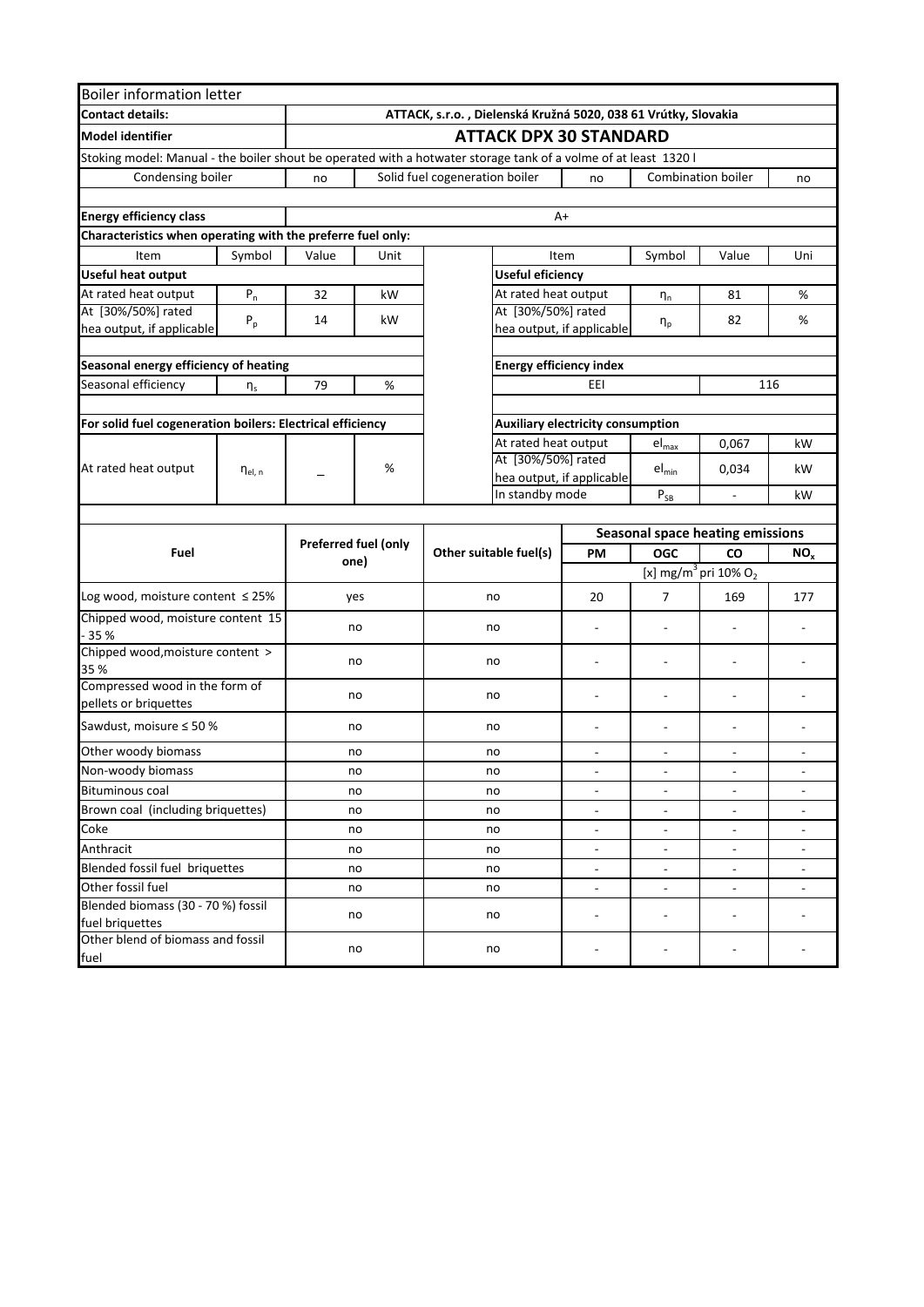| <b>Boiler information letter</b>                                                                                |                       |       |                      |                                                                |                                          |                              |                            |                                              |                          |
|-----------------------------------------------------------------------------------------------------------------|-----------------------|-------|----------------------|----------------------------------------------------------------|------------------------------------------|------------------------------|----------------------------|----------------------------------------------|--------------------------|
| <b>Contact details:</b>                                                                                         |                       |       |                      | ATTACK, s.r.o., Dielenská Kružná 5020, 038 61 Vrútky, Slovakia |                                          |                              |                            |                                              |                          |
| <b>Model identifier</b>                                                                                         |                       |       |                      |                                                                |                                          | <b>ATTACK DPX 100 PROFI</b>  |                            |                                              |                          |
| Stoking model: Manual - the boiler shout be operated with a hotwater storage tank of a volme of at least 4290 l |                       |       |                      |                                                                |                                          |                              |                            |                                              |                          |
| Condensing boiler                                                                                               |                       | no    |                      | Solid fuel cogeneration boiler                                 |                                          | no                           |                            | <b>Combination boiler</b>                    | no                       |
|                                                                                                                 |                       |       |                      |                                                                |                                          |                              |                            |                                              |                          |
| <b>Energy efficiency class</b>                                                                                  |                       |       |                      |                                                                |                                          | A+                           |                            |                                              |                          |
| Characteristics when operating with the preferre fuel only:                                                     |                       |       |                      |                                                                |                                          |                              |                            |                                              |                          |
| Item                                                                                                            | Symbol                | Value | Unit                 |                                                                |                                          | Item                         | Symbol                     | Value                                        | Uni                      |
| <b>Useful heat output</b>                                                                                       |                       |       |                      | <b>Useful eficiency</b>                                        |                                          |                              |                            |                                              |                          |
| At rated heat output                                                                                            | ${\sf P}_n$           | 98    | kW                   |                                                                |                                          | At rated heat output         | $\eta_n$                   | 79                                           | %                        |
| At [30%/50%] rated                                                                                              |                       |       |                      |                                                                |                                          | At [30%/50%] rated           |                            |                                              |                          |
| hea output, if applicable                                                                                       | $P_p$                 |       | kW                   |                                                                |                                          | hea output, if applicable    | $\eta_{\text{p}}$          |                                              | %                        |
|                                                                                                                 |                       |       |                      |                                                                |                                          |                              |                            |                                              |                          |
| Seasonal energy efficiency of heating                                                                           |                       |       |                      |                                                                | <b>Energy efficiency index</b>           |                              |                            |                                              |                          |
| Seasonal efficiency                                                                                             | $\eta_s$              | 78    | %                    |                                                                |                                          | EEI                          |                            |                                              | 114                      |
|                                                                                                                 |                       |       |                      |                                                                |                                          |                              |                            |                                              |                          |
| For solid fuel cogeneration boilers: Electrical efficiency                                                      |                       |       |                      |                                                                | <b>Auxiliary electricity consumption</b> |                              |                            |                                              |                          |
|                                                                                                                 |                       |       |                      |                                                                |                                          | At rated heat output         | $el_{max}$                 | 0,131                                        | kW                       |
| At rated heat output                                                                                            | $\eta_{\text{el, n}}$ |       | %                    |                                                                | At [30%/50%] rated                       |                              | $el_{min}$                 |                                              | kW                       |
|                                                                                                                 |                       |       |                      |                                                                |                                          | hea output, if applicable    |                            |                                              |                          |
|                                                                                                                 |                       |       |                      | In standby mode                                                |                                          |                              | $\mathsf{P}_{\mathsf{SB}}$ | 0,002                                        | kW                       |
|                                                                                                                 |                       |       |                      |                                                                |                                          |                              |                            | <b>Seasonal space heating emissions</b>      |                          |
| Fuel                                                                                                            |                       |       | Preferred fuel (only | Other suitable fuel(s)                                         |                                          | PM                           | <b>OGC</b>                 | CO                                           | NO <sub>x</sub>          |
|                                                                                                                 |                       |       | one)                 |                                                                |                                          |                              |                            | [x] mg/m <sup>3</sup> pri 10% O <sub>2</sub> |                          |
|                                                                                                                 |                       |       |                      |                                                                |                                          |                              |                            |                                              |                          |
| Log wood, moisture content ≤ 25%                                                                                |                       |       | yes                  | no                                                             |                                          | 40                           | 18                         | 270                                          | 198                      |
| Chipped wood, moisture content 15                                                                               |                       |       | no                   | no                                                             |                                          |                              |                            |                                              |                          |
| $-35%$                                                                                                          |                       |       |                      |                                                                |                                          |                              |                            |                                              |                          |
| Chipped wood, moisture content >                                                                                |                       |       | no                   | no                                                             |                                          |                              |                            |                                              |                          |
| 35 %                                                                                                            |                       |       |                      |                                                                |                                          |                              |                            |                                              |                          |
| Compressed wood in the form of                                                                                  |                       |       | no                   | no                                                             |                                          |                              |                            | $\overline{a}$                               |                          |
| pellets or briquettes<br>Sawdust, moisure ≤ 50 %                                                                |                       |       | no                   | no                                                             |                                          |                              |                            |                                              |                          |
| Other woody biomass                                                                                             |                       |       | ПΟ                   | no                                                             |                                          |                              |                            |                                              |                          |
| Non-woody biomass                                                                                               |                       |       | no                   | no                                                             |                                          | $\overline{\phantom{a}}$     | $\sim$                     | $\overline{\phantom{a}}$                     | $\overline{\phantom{a}}$ |
| <b>Bituminous coal</b>                                                                                          |                       |       | no                   | no                                                             |                                          | $\overline{\phantom{a}}$     |                            | $\blacksquare$                               |                          |
| Brown coal (including briquettes)                                                                               |                       |       | no                   | no                                                             |                                          | $\overline{\phantom{a}}$     |                            | $\blacksquare$                               |                          |
| Coke                                                                                                            |                       |       | no                   | no                                                             |                                          | $\frac{1}{2}$                | $\overline{\phantom{a}}$   | $\qquad \qquad \blacksquare$                 | $\blacksquare$           |
| Anthracit                                                                                                       |                       |       | no                   | no                                                             |                                          | $\qquad \qquad \blacksquare$ | $\overline{\phantom{a}}$   | $\blacksquare$                               | $\blacksquare$           |
| Blended fossil fuel briquettes<br>no                                                                            |                       |       |                      | no                                                             |                                          | $\Box$                       | $\overline{\phantom{a}}$   | $\blacksquare$                               | $\overline{\phantom{a}}$ |
| Other fossil fuel                                                                                               |                       |       | no                   | no                                                             |                                          | $\blacksquare$               | $\overline{\phantom{a}}$   | $\blacksquare$                               | $\overline{\phantom{a}}$ |
| Blended biomass (30 - 70 %) fossil                                                                              |                       |       | no                   | no                                                             |                                          | ÷,                           | $\overline{\phantom{a}}$   | $\blacksquare$                               |                          |
| fuel briquettes<br>Other blend of biomass and fossil                                                            |                       |       |                      |                                                                |                                          |                              |                            |                                              |                          |
| fuel                                                                                                            |                       | no    |                      | no                                                             |                                          |                              |                            |                                              |                          |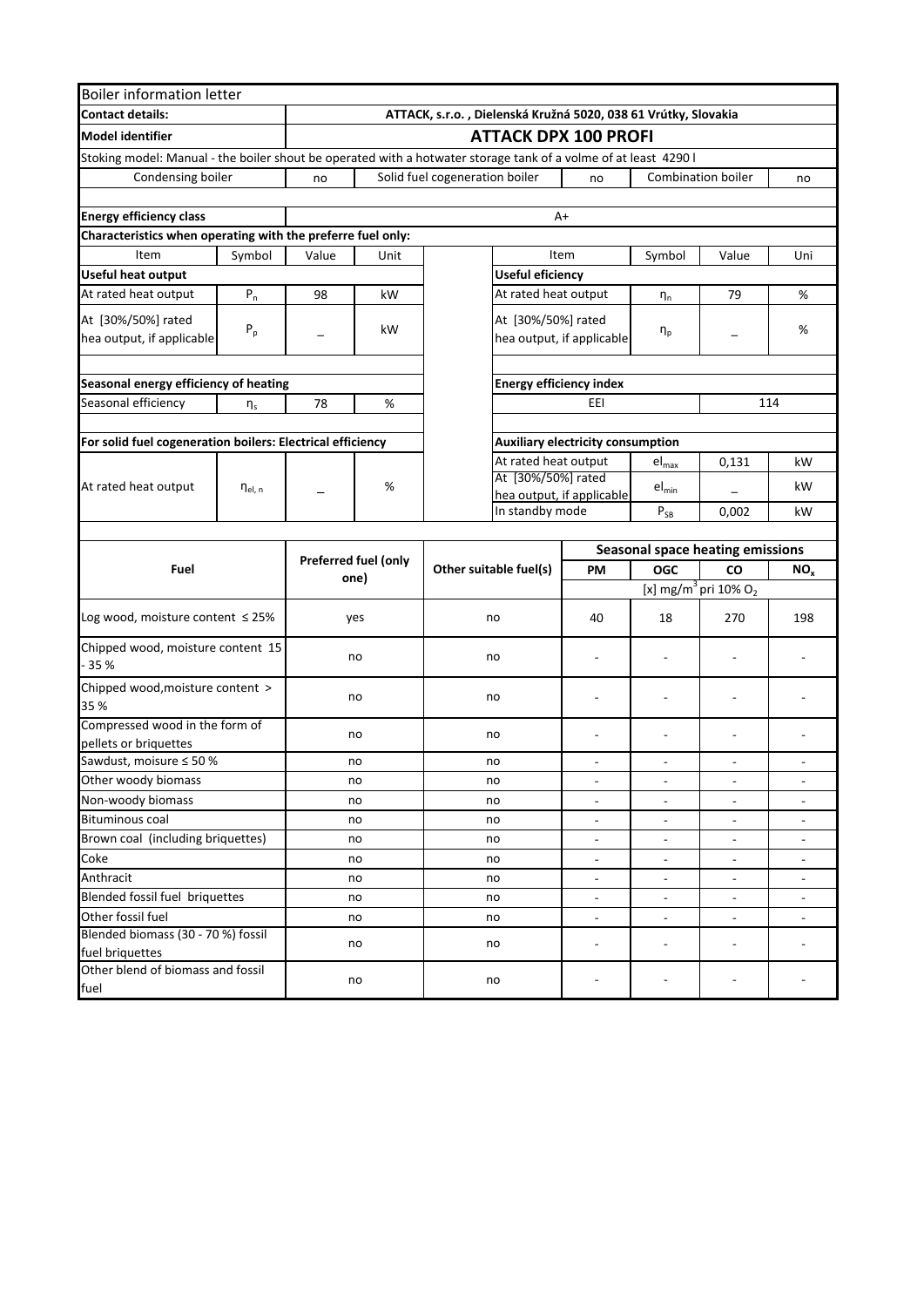| <b>Boiler information letter</b>                                                                                |                    |                      |      |                                                                |                                |                                         |                          |                                                 |                          |
|-----------------------------------------------------------------------------------------------------------------|--------------------|----------------------|------|----------------------------------------------------------------|--------------------------------|-----------------------------------------|--------------------------|-------------------------------------------------|--------------------------|
| <b>Contact details:</b>                                                                                         |                    |                      |      | ATTACK, s.r.o., Dielenská Kružná 5020, 038 61 Vrútky, Slovakia |                                |                                         |                          |                                                 |                          |
| <b>Model identifier</b>                                                                                         |                    |                      |      |                                                                |                                | <b>ATTACK DPX 45 PROFI</b>              |                          |                                                 |                          |
| Stoking model: Manual - the boiler shout be operated with a hotwater storage tank of a volme of at least 2085 l |                    |                      |      |                                                                |                                |                                         |                          |                                                 |                          |
| Condensing boiler                                                                                               |                    | no                   |      | Solid fuel cogeneration boiler                                 |                                | no                                      |                          | Combination boiler                              | no                       |
|                                                                                                                 |                    |                      |      |                                                                |                                |                                         |                          |                                                 |                          |
| <b>Energy efficiency class</b>                                                                                  |                    |                      |      |                                                                |                                | A+                                      |                          |                                                 |                          |
| Characteristics when operating with the preferre fuel only:                                                     |                    |                      |      |                                                                |                                |                                         |                          |                                                 |                          |
| Item                                                                                                            | Symbol             | Value                | Unit |                                                                |                                | Item                                    | Symbol                   | Value                                           | Uni                      |
| Useful heat output                                                                                              |                    |                      |      |                                                                | Useful eficiency               |                                         |                          |                                                 |                          |
| At rated heat output                                                                                            | $P_n$              | 49                   | kW   |                                                                |                                | At rated heat output                    | $\eta_n$                 | 81                                              | %                        |
| At [30%/50%] rated                                                                                              | $P_p$              | 23                   | kW   |                                                                |                                | At [30%/50%] rated                      |                          | 82                                              | %                        |
| hea output, if                                                                                                  |                    |                      |      |                                                                | hea output, if                 |                                         | $\eta_{\text{p}}$        |                                                 |                          |
|                                                                                                                 |                    |                      |      |                                                                |                                |                                         |                          |                                                 |                          |
| Seasonal energy efficiency of heating                                                                           |                    |                      |      |                                                                | <b>Energy efficiency index</b> |                                         |                          |                                                 |                          |
| Seasonal efficiency                                                                                             | $\eta_s$           | 78                   | %    |                                                                |                                | EEI                                     |                          | 115                                             |                          |
|                                                                                                                 |                    |                      |      |                                                                |                                |                                         |                          |                                                 |                          |
| For solid fuel cogeneration boilers: Electrical efficiency                                                      |                    |                      |      |                                                                |                                | Auxiliary electricity consumption       |                          |                                                 |                          |
|                                                                                                                 |                    |                      |      |                                                                |                                | At rated heat output                    | $el_{\text{max}}$        | 0,056                                           | kW                       |
| At rated heat output                                                                                            |                    |                      | %    |                                                                |                                | At [30%/50%] rated                      |                          |                                                 |                          |
|                                                                                                                 | η <sub>el, n</sub> |                      |      |                                                                | hea output, if<br>applicable   |                                         | $el_{min}$               | 0,044                                           | kW                       |
|                                                                                                                 |                    |                      |      |                                                                | In standby mode                |                                         | $P_{SB}$                 | 0,002                                           | kW                       |
|                                                                                                                 |                    |                      |      |                                                                |                                |                                         |                          |                                                 |                          |
|                                                                                                                 |                    |                      |      |                                                                |                                | <b>Seasonal space heating emissions</b> |                          |                                                 |                          |
| Fuel                                                                                                            |                    | Preferred fuel (only |      | Other suitable fuel(s)                                         |                                | PM                                      | <b>OGC</b>               | CO                                              | NO <sub>x</sub>          |
|                                                                                                                 |                    |                      | one) |                                                                |                                |                                         |                          | [x] mg/m <sup>3</sup> pri $10\%$ O <sub>2</sub> |                          |
| Log wood, moisture content $\leq$                                                                               |                    |                      |      |                                                                |                                |                                         |                          |                                                 |                          |
| 25%                                                                                                             |                    |                      | yes  | no                                                             |                                | 21                                      | 22                       | 268                                             | 197                      |
| Chipped wood, moisture content                                                                                  |                    |                      |      |                                                                |                                |                                         |                          |                                                 |                          |
| 15 - 35 %                                                                                                       |                    |                      | no   | no                                                             |                                | $\overline{\phantom{a}}$                | $\overline{\phantom{a}}$ | $\blacksquare$                                  | $\overline{\phantom{a}}$ |
| Chipped wood, moisture content ><br>35 %                                                                        |                    |                      | no   | no                                                             |                                | $\overline{\phantom{a}}$                | $\overline{\phantom{a}}$ | $\overline{\phantom{a}}$                        | $\overline{\phantom{a}}$ |
| Compressed wood in the form of                                                                                  |                    |                      |      |                                                                |                                |                                         |                          |                                                 |                          |
| pellets or briquettes                                                                                           |                    |                      | no   | no                                                             |                                | $\overline{a}$                          | $\overline{\phantom{a}}$ | $\overline{a}$                                  |                          |
| Sawdust, moisure ≤50 %                                                                                          |                    |                      | no   | no                                                             |                                |                                         |                          |                                                 |                          |
| Other woody biomass                                                                                             |                    |                      | no   | no                                                             |                                |                                         |                          |                                                 |                          |
| Non-woody biomass                                                                                               |                    |                      | no   | no                                                             |                                |                                         | $\overline{\phantom{a}}$ |                                                 |                          |
| Bituminous coal                                                                                                 |                    |                      | no   | no                                                             |                                | $\overline{\phantom{a}}$                | $\overline{\phantom{a}}$ |                                                 |                          |
| Brown coal (including briquettes)                                                                               |                    |                      | no   | no                                                             |                                | $\overline{\phantom{a}}$                | $\overline{\phantom{a}}$ |                                                 |                          |
| Coke                                                                                                            |                    |                      | no   | no                                                             |                                | $\overline{\phantom{0}}$                | $\overline{\phantom{a}}$ | $\blacksquare$                                  | $\overline{\phantom{a}}$ |
| Anthracit<br>no                                                                                                 |                    |                      | no   |                                                                | $\overline{a}$                 |                                         | $\blacksquare$           |                                                 |                          |
| Blended fossil fuel briquettes                                                                                  |                    |                      | no   | no                                                             |                                | $\overline{a}$                          |                          | $\blacksquare$                                  |                          |
| Other fossil fuel                                                                                               |                    |                      | no   | no                                                             |                                | $\overline{\phantom{0}}$                | Ξ.                       | $\overline{\phantom{m}}$                        | $\overline{\phantom{a}}$ |
| Blended biomass (30 - 70 %)<br>fossil fuel briquettes                                                           |                    |                      | no   | no                                                             |                                | $\overline{a}$                          | $\overline{\phantom{a}}$ | $\overline{\phantom{a}}$                        | $\overline{\phantom{0}}$ |
| Other blend of biomass and fossil                                                                               |                    |                      | no   | no                                                             |                                |                                         |                          |                                                 |                          |
| fuel                                                                                                            |                    |                      |      |                                                                |                                |                                         |                          |                                                 |                          |
|                                                                                                                 |                    |                      |      |                                                                |                                |                                         |                          |                                                 |                          |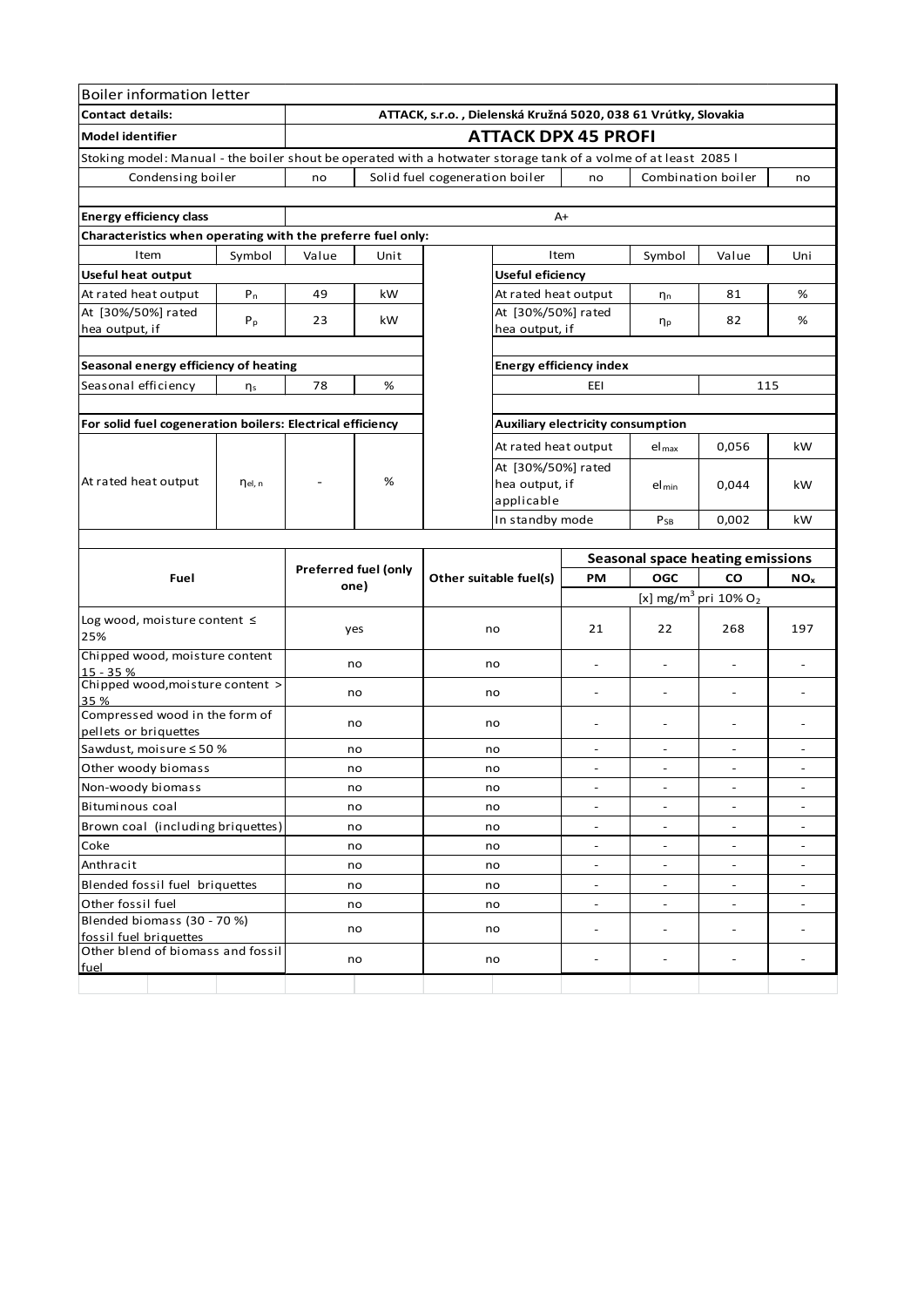| <b>Boiler information letter</b>                                                              |              |                                     |      |                                                                |                                                                                                                 |                                   |                          |                                              |                          |  |  |  |
|-----------------------------------------------------------------------------------------------|--------------|-------------------------------------|------|----------------------------------------------------------------|-----------------------------------------------------------------------------------------------------------------|-----------------------------------|--------------------------|----------------------------------------------|--------------------------|--|--|--|
| <b>Contact details:</b>                                                                       |              |                                     |      | ATTACK, s.r.o., Dielenská Kružná 5020, 038 61 Vrútky, Slovakia |                                                                                                                 |                                   |                          |                                              |                          |  |  |  |
| <b>Model identifier</b>                                                                       |              |                                     |      | <b>ATTACK DPX 35 PROFI</b>                                     |                                                                                                                 |                                   |                          |                                              |                          |  |  |  |
|                                                                                               |              |                                     |      |                                                                | Stoking model: Manual - the boiler shout be operated with a hotwater storage tank of a volme of at least 1460 l |                                   |                          |                                              |                          |  |  |  |
| Condensing boiler                                                                             |              | no                                  |      | Solid fuel cogeneration boiler                                 |                                                                                                                 | no                                |                          | Combination boiler                           | no                       |  |  |  |
|                                                                                               |              |                                     |      |                                                                |                                                                                                                 |                                   |                          |                                              |                          |  |  |  |
| <b>Energy efficiency class</b><br>Characteristics when operating with the preferre fuel only: |              |                                     |      |                                                                |                                                                                                                 | A+                                |                          |                                              |                          |  |  |  |
| Item                                                                                          | Symbol       | Value                               | Unit |                                                                |                                                                                                                 | Item                              | Symbol                   | Value                                        | Uni                      |  |  |  |
| <b>Useful heat output</b>                                                                     |              |                                     |      | <b>Useful eficiency</b>                                        |                                                                                                                 |                                   |                          |                                              |                          |  |  |  |
| At rated heat output                                                                          | $P_n$        | 35                                  | kW   | At rated heat output                                           |                                                                                                                 | $\eta_n$                          |                          | 81                                           | %                        |  |  |  |
| At [30%/50%] rated                                                                            |              |                                     |      |                                                                | At [30%/50%] rated<br>hea output, if<br>applicable                                                              |                                   |                          |                                              |                          |  |  |  |
| hea output, if<br>applicable                                                                  | $P_p$        | 16                                  | kW   |                                                                |                                                                                                                 |                                   | $\eta_{\text{p}}$        | 82                                           | $\%$                     |  |  |  |
|                                                                                               |              |                                     |      |                                                                |                                                                                                                 |                                   |                          |                                              |                          |  |  |  |
| Seasonal energy efficiency of heating                                                         |              |                                     |      |                                                                | <b>Energy efficiency index</b>                                                                                  |                                   |                          |                                              |                          |  |  |  |
| Seasonal efficiency                                                                           | $\eta_s$     | 79                                  | %    |                                                                |                                                                                                                 | EEI                               |                          |                                              | 116                      |  |  |  |
|                                                                                               |              |                                     |      |                                                                |                                                                                                                 |                                   |                          |                                              |                          |  |  |  |
| For solid fuel cogeneration boilers: Electrical efficiency                                    |              |                                     |      |                                                                |                                                                                                                 | Auxiliary electricity consumption |                          |                                              |                          |  |  |  |
|                                                                                               |              |                                     |      |                                                                | At rated heat output                                                                                            |                                   | $el_{\text{max}}$        | 0,056                                        | kW                       |  |  |  |
| At rated heat output                                                                          | $\eta$ el, n |                                     | %    |                                                                | At [30%/50%] rated<br>hea output, if                                                                            |                                   | $el_{min}$               | 0,044                                        | kW                       |  |  |  |
|                                                                                               |              |                                     |      |                                                                | In standby mode                                                                                                 |                                   | $P_{SB}$                 | 0,002                                        | kW                       |  |  |  |
|                                                                                               |              |                                     |      |                                                                |                                                                                                                 |                                   |                          |                                              |                          |  |  |  |
| Fuel                                                                                          |              | <b>Preferred fuel (only</b><br>one) |      |                                                                |                                                                                                                 |                                   |                          | Seasonal space heating emissions             |                          |  |  |  |
|                                                                                               |              |                                     |      | Other suitable fuel(s)                                         |                                                                                                                 | <b>PM</b>                         | <b>OGC</b>               | CO                                           | NO <sub>x</sub>          |  |  |  |
|                                                                                               |              |                                     |      |                                                                |                                                                                                                 |                                   |                          | [x] mg/m <sup>3</sup> pri 10% O <sub>2</sub> |                          |  |  |  |
| Log wood, moisture content ≤<br>25%                                                           |              | yes                                 |      | no                                                             |                                                                                                                 | 9                                 | 17                       | 276                                          | 138                      |  |  |  |
| Chipped wood, moisture content<br>15 - 35 %                                                   |              | no                                  |      | no                                                             |                                                                                                                 | $\overline{a}$                    |                          | $\overline{a}$                               |                          |  |  |  |
| Chipped wood, moisture content ><br>35 %                                                      |              | no                                  |      | no                                                             |                                                                                                                 | $\overline{a}$                    |                          |                                              |                          |  |  |  |
| Compressed wood in the form of<br>pellets or briquettes                                       |              | no                                  |      |                                                                | no                                                                                                              |                                   |                          |                                              |                          |  |  |  |
| Sawdust, moisure ≤ 50 %                                                                       |              | no                                  |      | no                                                             |                                                                                                                 | $\overline{\phantom{a}}$          | $\overline{a}$           | $\qquad \qquad -$                            | $\overline{\phantom{a}}$ |  |  |  |
| Other woody biomass                                                                           |              | no                                  |      | no                                                             |                                                                                                                 | $\overline{a}$                    | $\overline{\phantom{0}}$ | $\qquad \qquad -$                            | $\overline{\phantom{m}}$ |  |  |  |
| Non-woody biomass                                                                             |              | no                                  |      | no                                                             |                                                                                                                 | $\overline{a}$                    | $\overline{a}$           | $\overline{a}$                               | $\overline{a}$           |  |  |  |
| Bituminous coal                                                                               |              | no                                  |      | no                                                             |                                                                                                                 | -                                 | $\overline{\phantom{0}}$ | $\overline{\phantom{a}}$                     | $\overline{a}$           |  |  |  |
| Brown coal (including briquettes)                                                             |              | no                                  |      | no                                                             |                                                                                                                 | $\overline{a}$                    | $\overline{a}$           | $\overline{a}$                               | $\overline{\phantom{a}}$ |  |  |  |
| Coke                                                                                          |              |                                     | no   | no                                                             |                                                                                                                 | $\overline{a}$                    | $\overline{\phantom{0}}$ | $\overline{\phantom{a}}$                     |                          |  |  |  |
| Anthracit                                                                                     |              | no                                  |      | no                                                             |                                                                                                                 | $\overline{a}$                    | $\overline{a}$           | $\qquad \qquad \blacksquare$                 |                          |  |  |  |
| Blended fossil fuel briquettes                                                                |              | no                                  |      | no                                                             |                                                                                                                 | -                                 |                          | $\overline{\phantom{a}}$                     |                          |  |  |  |
| Other fossil fuel                                                                             |              | no                                  |      | no                                                             |                                                                                                                 | -                                 | $\overline{a}$           | $\overline{\phantom{a}}$                     |                          |  |  |  |
| Blended biomass (30 - 70 %)<br>fossil fuel briquettes                                         |              |                                     | no   | no                                                             |                                                                                                                 | $\overline{a}$                    |                          | Ĭ.                                           |                          |  |  |  |
| Other blend of biomass and fossil<br>fuel                                                     |              |                                     | no   | no                                                             |                                                                                                                 |                                   |                          |                                              |                          |  |  |  |
|                                                                                               |              |                                     |      |                                                                |                                                                                                                 |                                   |                          |                                              |                          |  |  |  |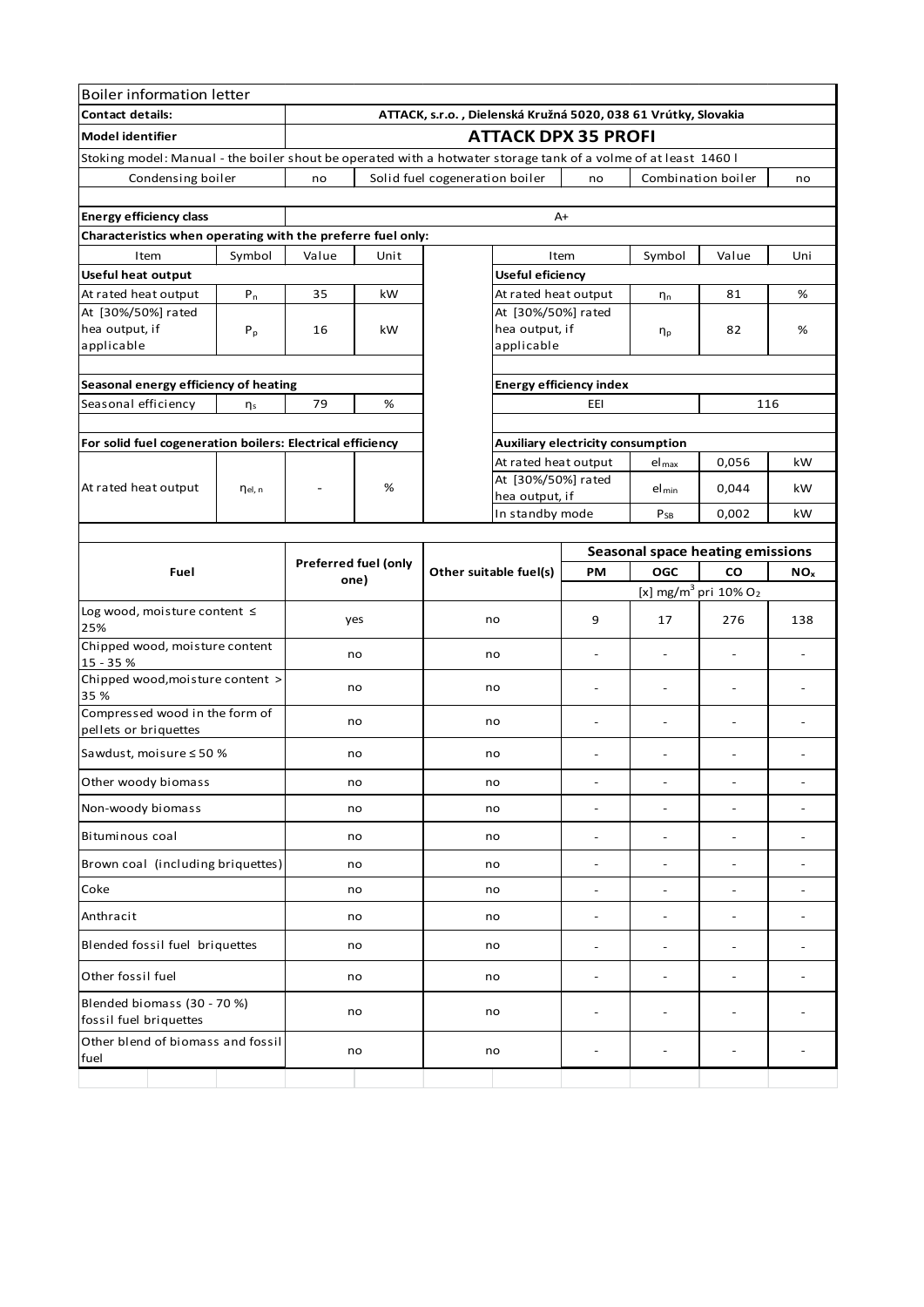| <b>Boiler information letter</b>                                                                                |             |                                            |                                                                |                        |                                |                                              |                           |                                         |                          |  |  |
|-----------------------------------------------------------------------------------------------------------------|-------------|--------------------------------------------|----------------------------------------------------------------|------------------------|--------------------------------|----------------------------------------------|---------------------------|-----------------------------------------|--------------------------|--|--|
| <b>Contact details:</b>                                                                                         |             |                                            | ATTACK, s.r.o., Dielenská Kružná 5020, 038 61 Vrútky, Slovakia |                        |                                |                                              |                           |                                         |                          |  |  |
| <b>Model identifier</b>                                                                                         |             | <b>ATTACK DPX 25 LAMBDA</b>                |                                                                |                        |                                |                                              |                           |                                         |                          |  |  |
| Stoking model: Manual - the boiler shout be operated with a hotwater storage tank of a volme of at least 1050 l |             |                                            |                                                                |                        |                                |                                              |                           |                                         |                          |  |  |
| Condensing boiler                                                                                               |             | Solid fuel cogeneration boiler<br>no<br>no |                                                                |                        |                                |                                              | <b>Combination boiler</b> | no                                      |                          |  |  |
|                                                                                                                 |             |                                            |                                                                |                        |                                |                                              |                           |                                         |                          |  |  |
| <b>Energy efficiency class</b>                                                                                  |             |                                            |                                                                |                        |                                | $A+$                                         |                           |                                         |                          |  |  |
| Characteristics when operating with the preferre fuel only:                                                     |             |                                            |                                                                |                        |                                |                                              |                           |                                         |                          |  |  |
| Item                                                                                                            | Symbol      | Value                                      | Unit                                                           |                        |                                | Item                                         | Symbol                    | Value                                   | Uni                      |  |  |
| Useful heat output                                                                                              |             |                                            |                                                                |                        | <b>Useful eficiency</b>        |                                              |                           |                                         |                          |  |  |
| At rated heat output                                                                                            | $P_n$       | 26                                         | kW                                                             |                        | At rated heat output           |                                              | $\eta_n$                  | 81                                      | %                        |  |  |
| At [30%/50%] rated<br>hea output, if applicable                                                                 | $P_p$       | 12                                         | kW                                                             |                        | At [30%/50%] rated             | hea output, if applicable                    | $\eta_{\text{p}}$         | 81                                      | %                        |  |  |
| Seasonal energy efficiency of heating                                                                           |             |                                            |                                                                |                        | <b>Energy efficiency index</b> |                                              |                           |                                         |                          |  |  |
| Seasonal efficiency                                                                                             | $\eta_s$    | 78                                         | %                                                              |                        |                                | EEI                                          |                           |                                         | 114                      |  |  |
|                                                                                                                 |             |                                            |                                                                |                        |                                |                                              |                           |                                         |                          |  |  |
| For solid fuel cogeneration boilers: Electrical efficiency                                                      |             |                                            |                                                                |                        |                                | <b>Auxiliary electricity consumption</b>     |                           |                                         |                          |  |  |
|                                                                                                                 |             |                                            |                                                                |                        | At rated heat output           |                                              | $el_{max}$                | 0,096                                   | kW                       |  |  |
| At rated heat output                                                                                            | $n_{el, n}$ | $\overline{a}$                             | %                                                              |                        | At [30%/50%] rated             | $el_{min}$<br>hea output, if applicable      |                           | 0,048                                   | kW.                      |  |  |
|                                                                                                                 |             |                                            |                                                                | In standby mode        |                                |                                              | $P_{SB}$                  | 0,007                                   | kW                       |  |  |
|                                                                                                                 |             |                                            |                                                                |                        |                                |                                              |                           |                                         |                          |  |  |
|                                                                                                                 |             |                                            |                                                                |                        |                                |                                              |                           | <b>Seasonal space heating emissions</b> |                          |  |  |
| Fuel                                                                                                            |             |                                            | <b>Preferred fuel</b>                                          | Other suitable fuel(s) |                                | PM                                           | <b>OGC</b>                | CO                                      | NO <sub>x</sub>          |  |  |
|                                                                                                                 |             | (only one)                                 |                                                                |                        |                                | [x] mg/m <sup>3</sup> pri 10% O <sub>2</sub> |                           |                                         |                          |  |  |
| Log wood, moisture content $\leq$ 25%                                                                           |             |                                            | yes                                                            | no                     |                                | 14                                           | 16                        | 224                                     | 108                      |  |  |
| Chipped wood, moisture content 15                                                                               |             | no                                         |                                                                | no                     |                                |                                              | $\overline{\phantom{a}}$  |                                         | $\overline{\phantom{a}}$ |  |  |
| 35 %<br>Chipped wood, moisture content >                                                                        |             |                                            |                                                                |                        |                                |                                              |                           |                                         |                          |  |  |
| 35 %                                                                                                            |             | no                                         |                                                                | no                     |                                |                                              | ÷,                        |                                         |                          |  |  |
| Compressed wood in the form of<br>pellets or briquettes                                                         |             | no                                         |                                                                | no                     |                                | $\overline{\phantom{a}}$                     | $\overline{\phantom{a}}$  | ÷,                                      |                          |  |  |
| Sawdust, moisure ≤ 50 %                                                                                         |             | no                                         |                                                                | no                     |                                | $\overline{\phantom{a}}$                     | ٠                         |                                         |                          |  |  |
| Other woody biomass                                                                                             |             | no                                         |                                                                | no                     |                                |                                              |                           |                                         |                          |  |  |
| Non-woody biomass                                                                                               |             |                                            | no                                                             | no                     |                                |                                              |                           |                                         |                          |  |  |
| <b>Bituminous coal</b>                                                                                          |             |                                            | no                                                             | no                     |                                | $\overline{\phantom{a}}$                     | $\blacksquare$            | $\overline{\phantom{a}}$                | $\overline{\phantom{a}}$ |  |  |
| Brown coal (including briquettes)                                                                               |             |                                            | no                                                             | no                     |                                |                                              |                           |                                         |                          |  |  |
| Coke                                                                                                            |             |                                            | no                                                             | no                     |                                | $\overline{\phantom{a}}$                     | $\overline{\phantom{a}}$  |                                         |                          |  |  |
| Anthracit                                                                                                       |             |                                            | no                                                             | no                     |                                | $\overline{\phantom{a}}$                     | $\sim$                    | $\overline{\phantom{a}}$                |                          |  |  |
| Blended fossil fuel briquettes                                                                                  |             |                                            | no                                                             | no                     |                                | $\frac{1}{2}$                                |                           |                                         |                          |  |  |
| Other fossil fuel                                                                                               |             |                                            | no                                                             | no                     |                                | $\overline{\phantom{a}}$                     | $\overline{\phantom{a}}$  | $\qquad \qquad \blacksquare$            |                          |  |  |
| Blended biomass (30 - 70 %) fossil<br>fuel briquettes                                                           |             |                                            | no                                                             | no                     |                                | ÷,                                           | ä,                        | ÷,                                      |                          |  |  |
| Other blend of biomass and fossil<br>fuel                                                                       |             |                                            | no                                                             | no                     |                                |                                              |                           |                                         |                          |  |  |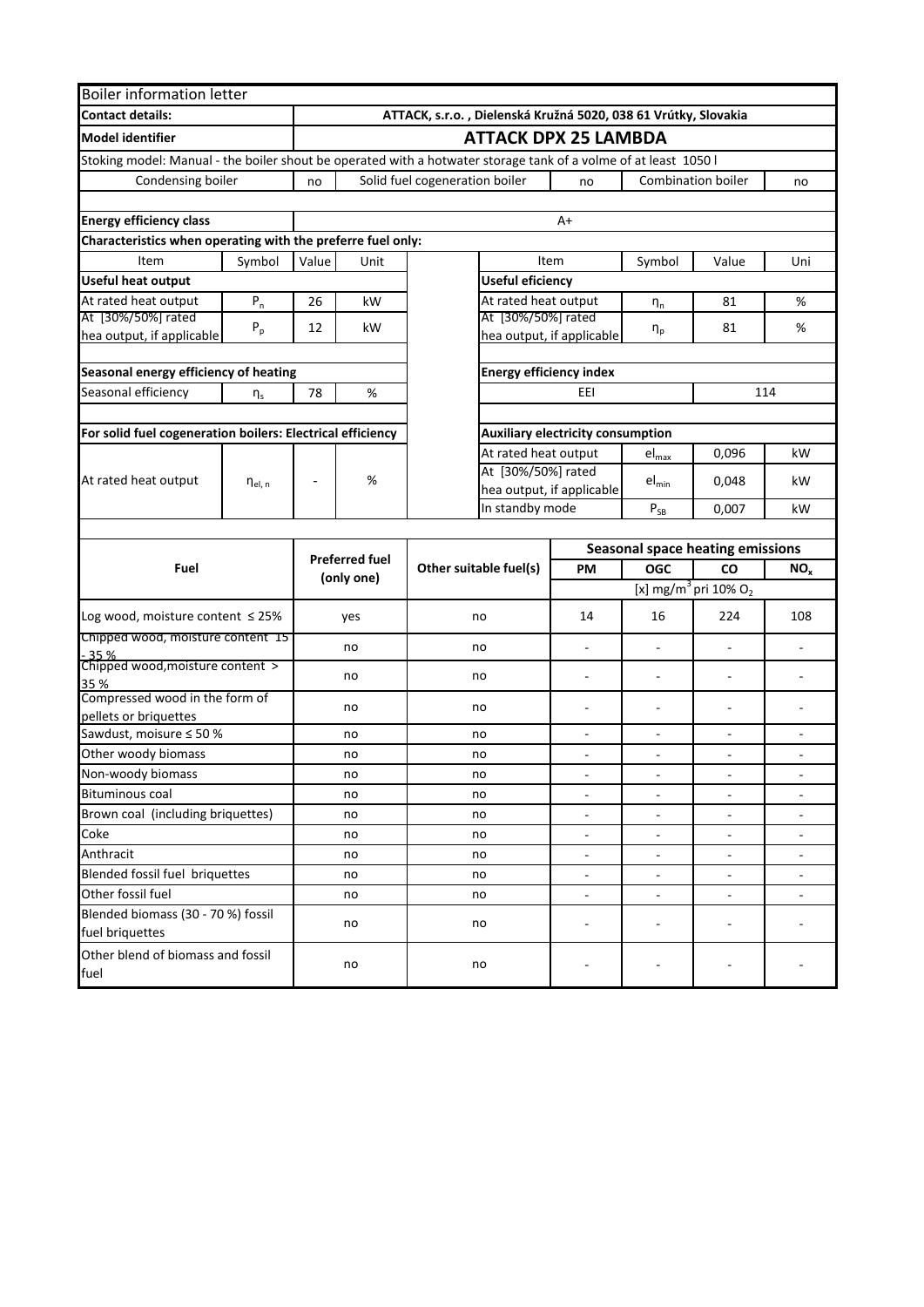| <b>Boiler information letter</b>                                    |                |                                                                                                                 |                            |                                                                |                                                    |                                                 |                                                      |                                            |                              |  |  |  |
|---------------------------------------------------------------------|----------------|-----------------------------------------------------------------------------------------------------------------|----------------------------|----------------------------------------------------------------|----------------------------------------------------|-------------------------------------------------|------------------------------------------------------|--------------------------------------------|------------------------------|--|--|--|
| <b>Contact details:</b>                                             |                |                                                                                                                 |                            | ATTACK, s.r.o., Dielenská Kružná 5020, 038 61 Vrútky, Slovakia |                                                    |                                                 |                                                      |                                            |                              |  |  |  |
| <b>Model identifier</b>                                             |                |                                                                                                                 | <b>ATTACK DPX 25 PROFI</b> |                                                                |                                                    |                                                 |                                                      |                                            |                              |  |  |  |
|                                                                     |                | Stoking model: Manual - the boiler shout be operated with a hotwater storage tank of a volme of at least 1050 l |                            |                                                                |                                                    |                                                 |                                                      |                                            |                              |  |  |  |
| Condensing boiler                                                   |                | no                                                                                                              |                            | Solid fuel cogeneration boiler                                 |                                                    | no                                              |                                                      | Combination boiler                         | no                           |  |  |  |
|                                                                     |                |                                                                                                                 |                            |                                                                |                                                    |                                                 |                                                      |                                            |                              |  |  |  |
| <b>Energy efficiency class</b>                                      |                |                                                                                                                 |                            |                                                                | $A+$                                               |                                                 |                                                      |                                            |                              |  |  |  |
| Characteristics when operating with the preferre fuel only:         |                |                                                                                                                 |                            |                                                                |                                                    |                                                 |                                                      |                                            |                              |  |  |  |
| Item                                                                | Symbol         | Value                                                                                                           | Unit                       |                                                                | Item                                               |                                                 | Symbol                                               | Value                                      | Uni                          |  |  |  |
| <b>Useful heat output</b>                                           |                |                                                                                                                 |                            | Useful eficiency                                               |                                                    |                                                 |                                                      |                                            |                              |  |  |  |
| At rated heat output                                                | $P_n$          | 26                                                                                                              | kW                         |                                                                | At rated heat output                               |                                                 | η <sub>n</sub>                                       | 81                                         | %                            |  |  |  |
| At [30%/50%] rated<br>hea output, if<br>applicable                  | $P_p$          | 12                                                                                                              | kW                         |                                                                | At [30%/50%] rated<br>hea output, if<br>applicable |                                                 | η <sub>p</sub>                                       | 81                                         | %                            |  |  |  |
| Seasonal energy efficiency of heating                               |                |                                                                                                                 |                            |                                                                |                                                    | <b>Energy efficiency index</b>                  |                                                      |                                            |                              |  |  |  |
| Seasonal efficiency                                                 | $\eta_s$       | 78                                                                                                              | %                          |                                                                |                                                    | EEI                                             |                                                      | 114                                        |                              |  |  |  |
|                                                                     |                |                                                                                                                 |                            |                                                                |                                                    |                                                 |                                                      |                                            |                              |  |  |  |
| For solid fuel cogeneration boilers: Electrical efficiency          |                |                                                                                                                 |                            | Auxiliary electricity consumption                              |                                                    |                                                 |                                                      |                                            |                              |  |  |  |
|                                                                     |                |                                                                                                                 |                            |                                                                | At rated heat output                               |                                                 | $el_{\text{max}}$                                    | 0,040                                      | kW                           |  |  |  |
| At rated heat output                                                | $\eta_{el, n}$ |                                                                                                                 | %                          |                                                                | At [30%/50%] rated<br>hea output, if<br>applicable |                                                 | $el_{min}$                                           | 0,028                                      | kW                           |  |  |  |
|                                                                     |                |                                                                                                                 |                            |                                                                | In standby mode                                    |                                                 | $P_{SB}$                                             | 0,002                                      | kW                           |  |  |  |
|                                                                     |                |                                                                                                                 |                            |                                                                |                                                    |                                                 |                                                      |                                            |                              |  |  |  |
|                                                                     |                | <b>Preferred fuel (only</b><br>one)                                                                             |                            |                                                                |                                                    |                                                 |                                                      | Seasonal space heating emissions           |                              |  |  |  |
| Fuel                                                                |                |                                                                                                                 |                            |                                                                | Other suitable fuel(s)                             | PM                                              | OGC                                                  | CO                                         | NO <sub>x</sub>              |  |  |  |
|                                                                     |                |                                                                                                                 |                            |                                                                |                                                    | [x] mg/m <sup>3</sup> pri $10\%$ O <sub>2</sub> |                                                      |                                            |                              |  |  |  |
| Log wood, moisture content ≤<br>25%                                 |                | yes                                                                                                             |                            |                                                                | no                                                 | 13                                              | 15                                                   | 142                                        | 125                          |  |  |  |
| Chipped wood, moisture content<br>15 - 35 %                         |                | no                                                                                                              |                            |                                                                | no                                                 | $\overline{a}$                                  |                                                      | $\overline{a}$                             | $\overline{\phantom{a}}$     |  |  |  |
| Chipped wood, moisture content ><br>35 %                            |                | no                                                                                                              |                            | no                                                             |                                                    | $\qquad \qquad \blacksquare$                    | $\overline{\phantom{a}}$                             | $\overline{a}$                             | $\qquad \qquad \blacksquare$ |  |  |  |
| Compressed wood in the form of<br>pellets or briquettes             |                | no                                                                                                              |                            | no                                                             |                                                    |                                                 | $\overline{\phantom{a}}$                             | $\overline{a}$                             |                              |  |  |  |
| Sawdust, moisure ≤ 50 %                                             |                | no                                                                                                              |                            | no                                                             |                                                    | $\overline{\phantom{a}}$                        | $\overline{\phantom{a}}$                             | $\overline{\phantom{a}}$                   | $\overline{\phantom{a}}$     |  |  |  |
| Other woody biomass                                                 |                | no                                                                                                              |                            | no                                                             |                                                    | $\overline{\phantom{0}}$                        | $\overline{\phantom{a}}$                             | $\overline{a}$                             | $\overline{\phantom{a}}$     |  |  |  |
| Non-woody biomass                                                   |                |                                                                                                                 | no                         | no                                                             |                                                    | $\qquad \qquad \blacksquare$                    | $\overline{\phantom{a}}$                             | $\overline{a}$                             | $\overline{\phantom{a}}$     |  |  |  |
| Bituminous coal                                                     |                | no                                                                                                              |                            | no                                                             |                                                    |                                                 |                                                      | $\overline{a}$                             |                              |  |  |  |
| Brown coal (including briquettes)                                   |                |                                                                                                                 | no                         | no                                                             |                                                    | $\qquad \qquad \blacksquare$                    | $\overline{\phantom{a}}$                             | $\overline{\phantom{a}}$                   | $\overline{\phantom{0}}$     |  |  |  |
| Coke                                                                |                |                                                                                                                 | no                         |                                                                | no                                                 | $\overline{\phantom{a}}$                        | $\overline{\phantom{a}}$                             | $\overline{\phantom{a}}$                   | $\overline{\phantom{a}}$     |  |  |  |
| Anthracit                                                           |                |                                                                                                                 | no                         |                                                                | no                                                 | $\overline{a}$                                  | $\overline{\phantom{a}}$                             | $\overline{\phantom{a}}$                   | $\overline{\phantom{a}}$     |  |  |  |
| Blended fossil fuel briquettes                                      |                |                                                                                                                 | no                         |                                                                | no                                                 | $\overline{a}$                                  | $\overline{\phantom{a}}$                             | $\overline{\phantom{0}}$                   | $\overline{a}$               |  |  |  |
| Other fossil fuel<br>Blended biomass (30 - 70 %)                    |                |                                                                                                                 | no<br>no                   |                                                                | no<br>no                                           | $\blacksquare$<br>$\overline{a}$                | $\overline{\phantom{a}}$<br>$\overline{\phantom{a}}$ | $\overline{\phantom{a}}$<br>$\overline{a}$ | $\overline{\phantom{a}}$     |  |  |  |
| fossil fuel briquettes<br>Other blend of biomass and fossil<br>fuel |                |                                                                                                                 | no                         |                                                                | no                                                 | $\overline{a}$                                  |                                                      | $\overline{a}$                             |                              |  |  |  |
|                                                                     |                |                                                                                                                 |                            |                                                                |                                                    |                                                 |                                                      |                                            |                              |  |  |  |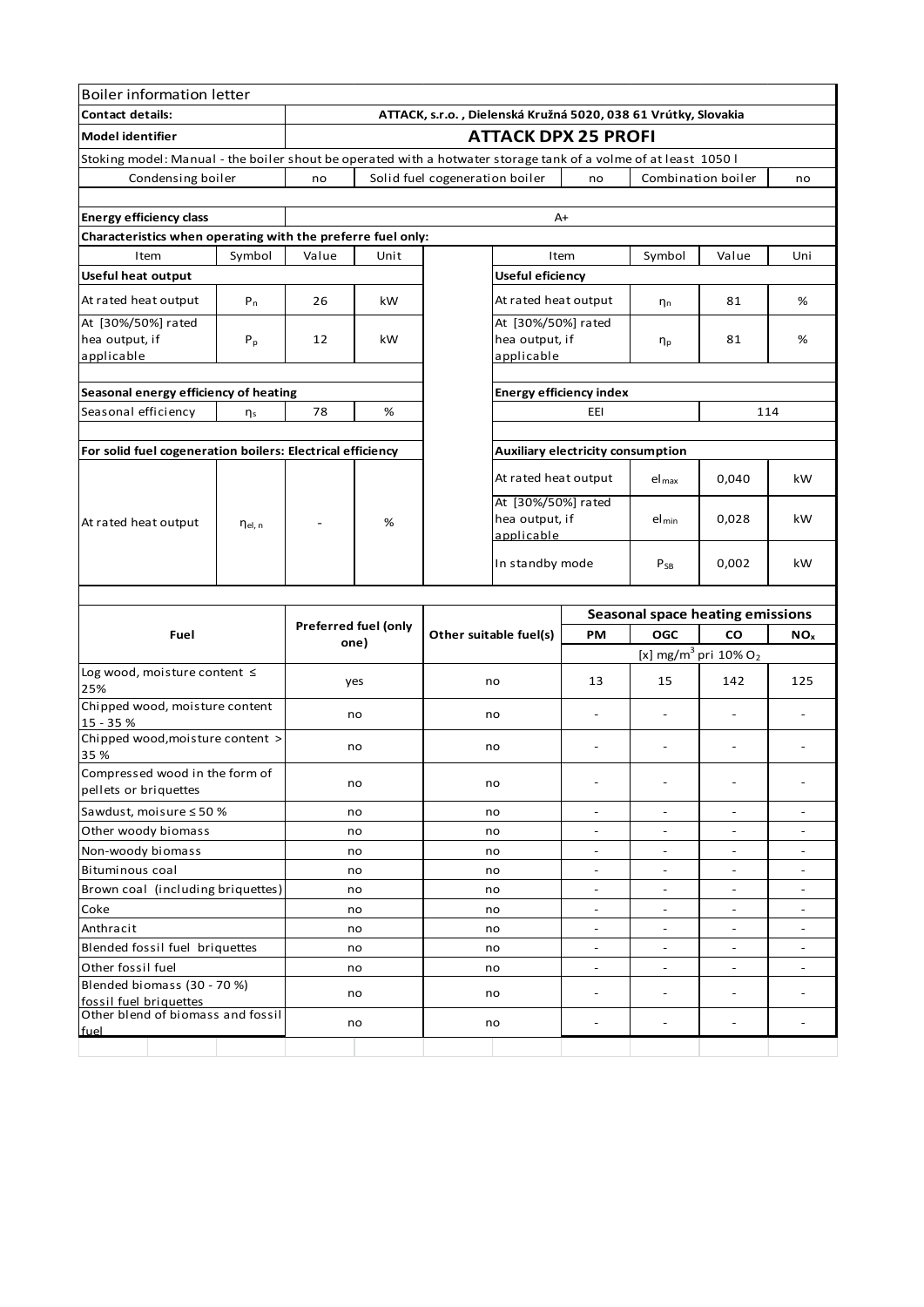| <b>Boiler information letter</b>                                                                                |                       |                              |                                                                |                                   |                                                 |                                          |                                         |                                              |                 |  |  |  |
|-----------------------------------------------------------------------------------------------------------------|-----------------------|------------------------------|----------------------------------------------------------------|-----------------------------------|-------------------------------------------------|------------------------------------------|-----------------------------------------|----------------------------------------------|-----------------|--|--|--|
| <b>Contact details:</b>                                                                                         |                       |                              | ATTACK, s.r.o., Dielenská Kružná 5020, 038 61 Vrútky, Slovakia |                                   |                                                 |                                          |                                         |                                              |                 |  |  |  |
| <b>Model identifier</b>                                                                                         |                       |                              | <b>ATTACK DPX 80 PROFI</b>                                     |                                   |                                                 |                                          |                                         |                                              |                 |  |  |  |
| Stoking model: Manual - the boiler shout be operated with a hotwater storage tank of a volme of at least 3750 l |                       |                              |                                                                |                                   |                                                 |                                          |                                         |                                              |                 |  |  |  |
| Condensing boiler                                                                                               |                       | no                           |                                                                | Solid fuel cogeneration<br>boiler |                                                 | no                                       | Combination boiler                      |                                              | no              |  |  |  |
| <b>Energy efficiency class</b>                                                                                  |                       |                              |                                                                |                                   |                                                 | $A+$                                     |                                         |                                              |                 |  |  |  |
| Characteristics when operating with the preferre fuel only:                                                     |                       |                              |                                                                |                                   |                                                 |                                          |                                         |                                              |                 |  |  |  |
| Item                                                                                                            | Symbol                | Value<br>Unit                |                                                                |                                   |                                                 | Item                                     | Symbol                                  | Value                                        | Uni             |  |  |  |
| <b>Useful heat output</b>                                                                                       |                       |                              |                                                                | <b>Useful eficiency</b>           |                                                 |                                          |                                         |                                              |                 |  |  |  |
| At rated heat output                                                                                            | $P_n$                 | 86                           | kW                                                             |                                   | At rated heat output                            |                                          | $n_{n}$                                 | 84                                           | %               |  |  |  |
| At [30%/50%] rated hea<br>output, if applicable                                                                 | $P_p$                 |                              | kW                                                             |                                   | At [30%/50%] rated hea<br>output, if applicable |                                          | $\eta_p$                                |                                              | %               |  |  |  |
| Seasonal energy efficiency of heating                                                                           |                       |                              |                                                                |                                   | <b>Energy efficiency index</b>                  |                                          |                                         |                                              |                 |  |  |  |
| Seasonal efficiency                                                                                             | $\eta_s$              | 81                           | $\%$                                                           |                                   |                                                 | EEI                                      | 118                                     |                                              |                 |  |  |  |
| For solid fuel cogeneration boilers: Electrical efficiency                                                      |                       |                              |                                                                |                                   |                                                 | <b>Auxiliary electricity consumption</b> |                                         |                                              |                 |  |  |  |
|                                                                                                                 |                       |                              |                                                                |                                   | At rated heat output                            |                                          | $el_{max}$                              | 0,131                                        | kW              |  |  |  |
| At rated heat output                                                                                            | $\eta_{\text{el, n}}$ |                              | %                                                              |                                   | output, if applicable                           | At [30%/50%] rated hea                   | $el_{min}$                              |                                              | kW              |  |  |  |
|                                                                                                                 |                       |                              |                                                                |                                   | In standby mode                                 |                                          | $P_{SB}$                                | 0,002                                        | kW              |  |  |  |
| Fuel                                                                                                            |                       | Preferred fuel (only<br>one) |                                                                |                                   | <b>Other suitable</b>                           |                                          | <b>Seasonal space heating emissions</b> |                                              |                 |  |  |  |
|                                                                                                                 |                       |                              |                                                                |                                   | fuel(s)                                         | <b>PM</b>                                | <b>OGC</b>                              | CO                                           | NO <sub>x</sub> |  |  |  |
|                                                                                                                 |                       |                              |                                                                |                                   |                                                 |                                          |                                         | [x] mg/m <sup>3</sup> pri 10% O <sub>2</sub> |                 |  |  |  |
| Log wood, moisture content $\leq$ 25%                                                                           |                       | yes                          |                                                                |                                   | no                                              | 14                                       | 11                                      | 208                                          | 195             |  |  |  |
| Chipped wood, moisture content 15 -<br>35 %<br>Chipped wood, moisture content > 35                              |                       | no                           |                                                                |                                   | no                                              |                                          |                                         |                                              |                 |  |  |  |
| $\%$                                                                                                            |                       | no                           |                                                                |                                   | no                                              |                                          |                                         |                                              |                 |  |  |  |
| Compressed wood in the form of<br>pellets or briquettes                                                         |                       | no                           |                                                                |                                   | no                                              |                                          |                                         |                                              |                 |  |  |  |
| Sawdust, moisure ≤ 50 %                                                                                         |                       | no                           |                                                                |                                   | no                                              |                                          |                                         |                                              |                 |  |  |  |
| Other woody biomass                                                                                             |                       | no                           |                                                                |                                   | no                                              |                                          |                                         |                                              |                 |  |  |  |
| Non-woody biomass                                                                                               |                       | no                           |                                                                |                                   | no                                              |                                          |                                         |                                              |                 |  |  |  |
| <b>Bituminous coal</b>                                                                                          |                       | no                           |                                                                |                                   | no                                              |                                          | $\qquad \qquad \blacksquare$            |                                              |                 |  |  |  |
| Brown coal (including briquettes)                                                                               |                       |                              | no                                                             |                                   | no                                              |                                          |                                         |                                              |                 |  |  |  |
| Coke                                                                                                            |                       |                              | no                                                             |                                   | no                                              |                                          |                                         |                                              |                 |  |  |  |
| Anthracit                                                                                                       |                       |                              | no                                                             |                                   | no                                              |                                          |                                         |                                              |                 |  |  |  |
| Blended fossil fuel briquettes                                                                                  |                       |                              | no                                                             |                                   | no                                              |                                          |                                         |                                              |                 |  |  |  |
| Other fossil fuel                                                                                               |                       |                              | no                                                             |                                   | no                                              |                                          |                                         |                                              |                 |  |  |  |
| Blended biomass (30 - 70 %) fossil fuel<br>briquettes                                                           |                       |                              | no                                                             |                                   | no                                              |                                          |                                         |                                              |                 |  |  |  |
| Other blend of biomass and fossil fuel                                                                          |                       | no                           |                                                                |                                   | no                                              |                                          |                                         |                                              |                 |  |  |  |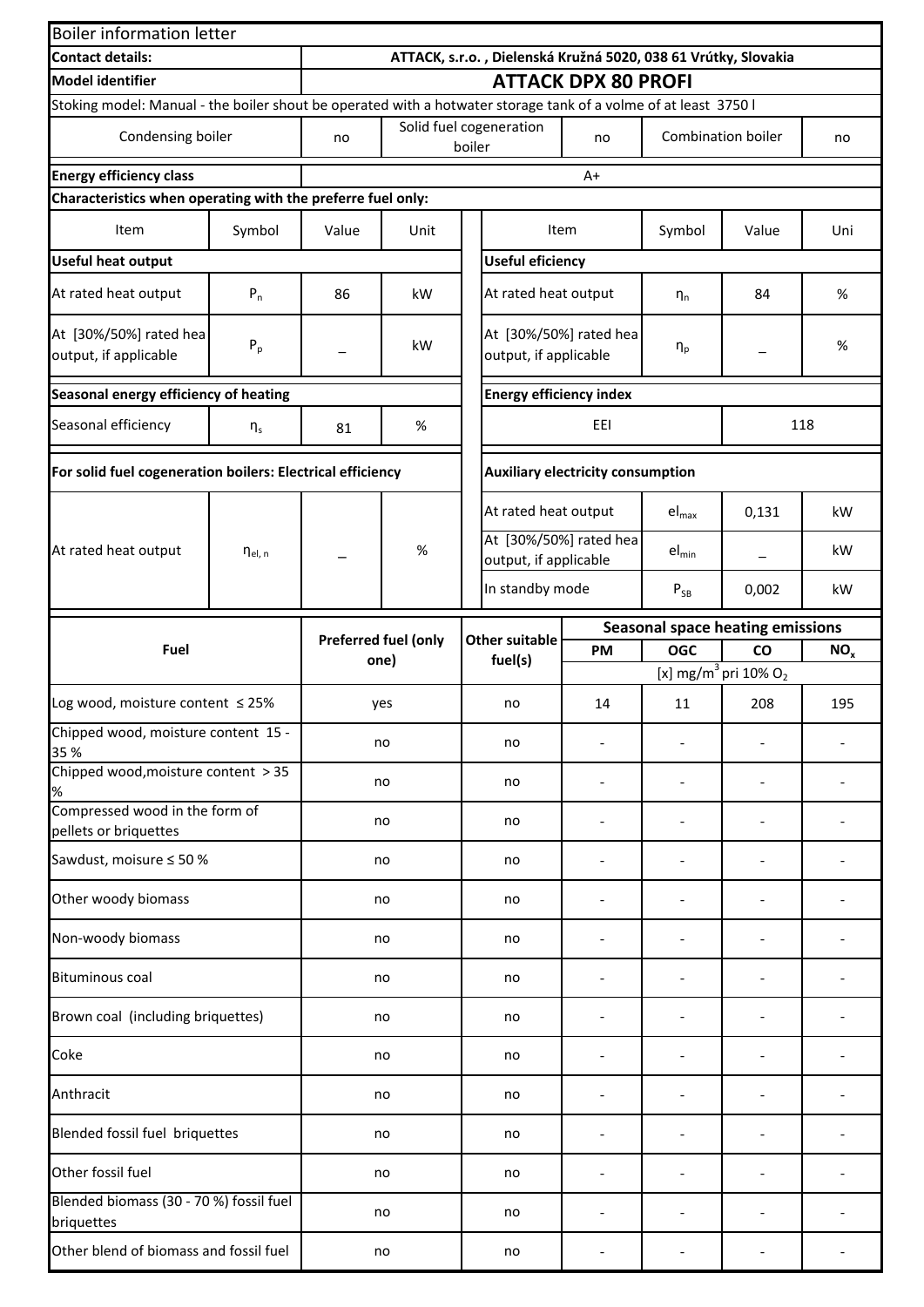| <b>Boiler information letter</b>                            |                       |                             |                                                                |                                   |                                                                                                                |                                          |                    |                                              |                 |  |  |
|-------------------------------------------------------------|-----------------------|-----------------------------|----------------------------------------------------------------|-----------------------------------|----------------------------------------------------------------------------------------------------------------|------------------------------------------|--------------------|----------------------------------------------|-----------------|--|--|
| <b>Contact details:</b>                                     |                       |                             | ATTACK, s.r.o., Dielenská Kružná 5020, 038 61 Vrútky, Slovakia |                                   |                                                                                                                |                                          |                    |                                              |                 |  |  |
| <b>Model identifier</b>                                     |                       | <b>ATTACK DPX 15 LAMBDA</b> |                                                                |                                   |                                                                                                                |                                          |                    |                                              |                 |  |  |
|                                                             |                       |                             |                                                                |                                   | Stoking model: Manual - the boiler shout be operated with a hotwater storage tank of a volme of at least 600 l |                                          |                    |                                              |                 |  |  |
| Condensing boiler                                           |                       | no                          |                                                                | Solid fuel cogeneration<br>boiler |                                                                                                                | no                                       | Combination boiler |                                              | no              |  |  |
| <b>Energy efficiency class</b>                              |                       |                             |                                                                |                                   |                                                                                                                | $A+$                                     |                    |                                              |                 |  |  |
| Characteristics when operating with the preferre fuel only: |                       |                             |                                                                |                                   |                                                                                                                |                                          |                    |                                              |                 |  |  |
| Item                                                        | Symbol                | Value                       | Unit                                                           |                                   |                                                                                                                | Item                                     | Symbol             | Value                                        | Unit            |  |  |
| <b>Useful heat output</b>                                   |                       |                             |                                                                | <b>Useful eficiency</b>           |                                                                                                                |                                          |                    |                                              |                 |  |  |
| At rated heat output                                        | $P_n$                 | 16                          | kW                                                             |                                   | At rated heat output                                                                                           |                                          | $\eta_n$           | 89                                           | %               |  |  |
| At [30%/50%] rated hea<br>output, if applicable             | $P_p$                 | 8                           | kW                                                             |                                   | At [30%/50%] rated hea<br>output, if applicable                                                                |                                          | $\eta_p$           | 83                                           | %               |  |  |
| Seasonal energy efficiency of heating                       |                       |                             |                                                                |                                   | <b>Energy efficiency index</b>                                                                                 |                                          |                    |                                              |                 |  |  |
| Seasonal efficiency                                         | $\eta_{s}$            | 78                          | $\%$                                                           | EEI                               |                                                                                                                |                                          | 117                |                                              |                 |  |  |
| For solid fuel cogeneration boilers: Electrical efficiency  |                       |                             |                                                                |                                   |                                                                                                                | <b>Auxiliary electricity consumption</b> |                    |                                              |                 |  |  |
|                                                             |                       |                             |                                                                |                                   | At rated heat output                                                                                           |                                          | $el_{max}$         | 0,044                                        | kW              |  |  |
| At rated heat output                                        | $\eta_{\text{el, n}}$ |                             | $\%$                                                           |                                   | At [30%/50%] rated hea<br>output, if applicable                                                                |                                          | $el_{min}$         | 0,022                                        | kW              |  |  |
|                                                             |                       |                             |                                                                |                                   | In standby mode                                                                                                |                                          | $P_{SB}$           | 0,015                                        | kW              |  |  |
|                                                             |                       | Preferred fuel (only        |                                                                |                                   | <b>Other suitable</b>                                                                                          |                                          |                    | <b>Seasonal space heating emissions</b>      |                 |  |  |
| Fuel                                                        |                       |                             | one)                                                           |                                   | fuel(s)                                                                                                        | <b>PM</b>                                | <b>OGC</b>         | <b>CO</b>                                    | NO <sub>x</sub> |  |  |
|                                                             |                       |                             |                                                                |                                   |                                                                                                                |                                          |                    | [x] mg/m <sup>3</sup> pri 10% O <sub>2</sub> |                 |  |  |
| Log wood, moisture content ≤ 25%                            |                       | yes                         |                                                                |                                   | no                                                                                                             | 32                                       | 26                 | 234                                          | 115             |  |  |
| Chipped wood, moisture content 15 -<br>35 %                 |                       | no                          |                                                                |                                   | no                                                                                                             |                                          |                    |                                              |                 |  |  |
| Chipped wood, moisture content > 35<br>$\%$                 |                       | no                          |                                                                |                                   | no                                                                                                             |                                          |                    |                                              |                 |  |  |
| Compressed wood in the form of<br>pellets or briquettes     |                       | no                          |                                                                |                                   | no                                                                                                             |                                          |                    |                                              |                 |  |  |
| Sawdust, moisure ≤ 50 %                                     |                       | no                          |                                                                |                                   | no                                                                                                             |                                          |                    |                                              |                 |  |  |
| Other woody biomass                                         |                       | no                          |                                                                |                                   | no                                                                                                             |                                          |                    |                                              |                 |  |  |
| Non-woody biomass                                           |                       | no                          |                                                                |                                   | no                                                                                                             |                                          |                    |                                              |                 |  |  |
| <b>Bituminous coal</b>                                      |                       | no                          |                                                                |                                   | no                                                                                                             |                                          |                    |                                              |                 |  |  |
| Brown coal (including briquettes)                           |                       |                             | no                                                             |                                   | no                                                                                                             |                                          |                    |                                              |                 |  |  |
| Coke                                                        |                       |                             | no                                                             |                                   | no                                                                                                             |                                          |                    |                                              |                 |  |  |
| Anthracit                                                   |                       |                             | no                                                             |                                   | no                                                                                                             |                                          |                    |                                              |                 |  |  |
| Blended fossil fuel briquettes                              |                       |                             | no                                                             |                                   | no                                                                                                             |                                          |                    |                                              |                 |  |  |
| Other fossil fuel                                           |                       |                             | no                                                             |                                   | no                                                                                                             |                                          |                    |                                              |                 |  |  |
| Blended biomass (30 - 70 %) fossil fuel<br>briquettes       |                       |                             | no                                                             |                                   | no                                                                                                             |                                          |                    |                                              |                 |  |  |
| Other blend of biomass and fossil fuel                      |                       | no                          |                                                                |                                   | no                                                                                                             |                                          |                    |                                              |                 |  |  |